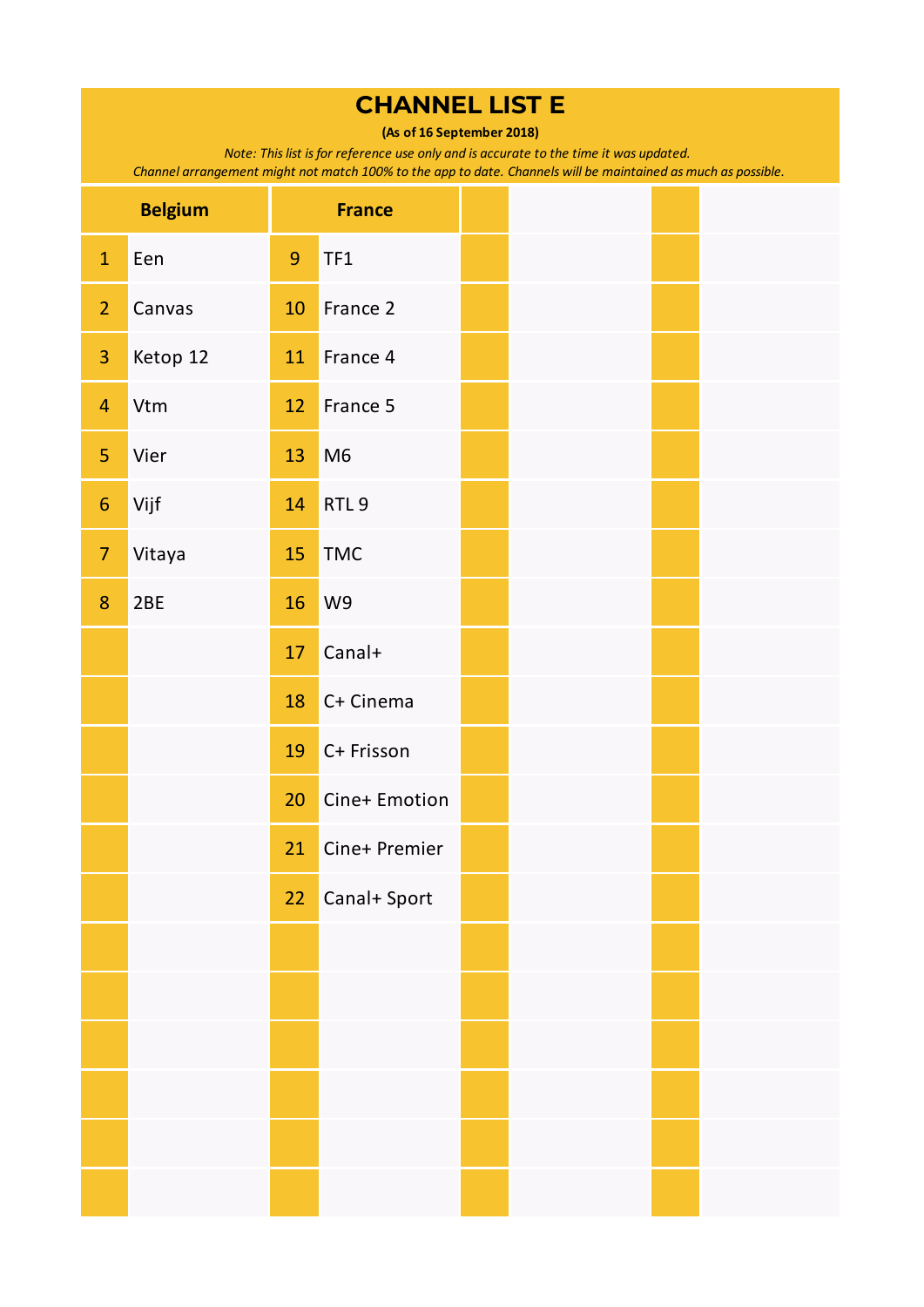**(As of 16 September 2018)**

*Note: This list is for reference use only and is accurate to the time it was updated.* 

|                 | <b>Germany</b>     |    |                       |    |                                  |    |                     |  |  |  |  |  |
|-----------------|--------------------|----|-----------------------|----|----------------------------------|----|---------------------|--|--|--|--|--|
| 23              | Das Erste          | 43 | Sky Atlntic           | 63 | Disney Junior                    | 83 | Sky Bundesliga<br>2 |  |  |  |  |  |
| 24              | <b>ZDF</b>         | 44 | Sky 1+1               | 64 | Disney<br>Cinemagic              | 84 | Sky Bundesliga<br>3 |  |  |  |  |  |
| 25              | <b>RTL</b>         | 45 | Spiegel<br>Geschichte | 65 | Disney XD                        | 85 | Sky Bundesliga<br>4 |  |  |  |  |  |
| 26              | RTL <sub>2</sub>   | 46 | <b>AXN</b>            | 66 | <b>Boomerang</b>                 | 86 | TC Sport 1          |  |  |  |  |  |
| 27              | <b>Super RTL</b>   | 47 | <b>AXN Action</b>     | 67 | Cartoon<br>Network               | 87 | TC Sport 2          |  |  |  |  |  |
| 28              | <b>RTL Nitro</b>   | 48 | SyFy                  | 68 | Discovery                        | 88 | SFR Sport 1         |  |  |  |  |  |
| 29              | Sat 1              | 49 | History               | 69 | Nat Geo                          | 89 | SFR Sport 2         |  |  |  |  |  |
| 30              | Prosieben          | 50 | <b>FOX</b>            | 70 | Nat Geo Wild                     | 90 | SFR Sport 3         |  |  |  |  |  |
| 31              | Kabel 1            | 51 | A&E                   | 71 | <b>Animal Planet</b>             | 91 | SFR Sport 5         |  |  |  |  |  |
| 32              | Vox                | 52 | Classica              | 72 | <b>Motro Vision</b>              | 92 | N-TV                |  |  |  |  |  |
| 33              | Kika               | 53 | Heimatkanal           | 73 | Eurosport                        | 93 | ORF <sub>1</sub>    |  |  |  |  |  |
| 34              | 3Sat               | 54 | Kinowelt TV           | 74 | Eurospot 2                       | 94 | ORF <sub>2</sub>    |  |  |  |  |  |
| 35              | Sky Action         | 55 | Romance TV            | 75 | Sat 1                            | 95 | ORF <sub>3</sub>    |  |  |  |  |  |
| 36 <sup>°</sup> | Sky Cinema         | 56 | <b>TNT Serie</b>      | 76 | Sport1+                          | 96 | ORF Sport+          |  |  |  |  |  |
| 37              | Sky Hits           | 57 | <b>TNT Comedy</b>     | 77 | <b>Sky Sports Aus</b>            |    |                     |  |  |  |  |  |
| 38              | <b>Sky RIMI</b>    | 58 | <b>TNT Film</b>       | 78 | <b>Sky Sports</b><br><b>News</b> |    |                     |  |  |  |  |  |
| 39              | Sky Comedy         | 59 | Universal             | 79 | Sky Sports 1                     |    |                     |  |  |  |  |  |
| 40              | Sky Nostalgie      | 60 | E!<br>Entertainment   | 80 | Sky Sports 2                     |    |                     |  |  |  |  |  |
| 41              | <b>Sky Emotion</b> | 61 | Jukebox               | 81 | Sport Digital                    |    |                     |  |  |  |  |  |
| 42              | 13th Street        | 62 | Junior                | 82 | Sky Bundesliga<br>1              |    |                     |  |  |  |  |  |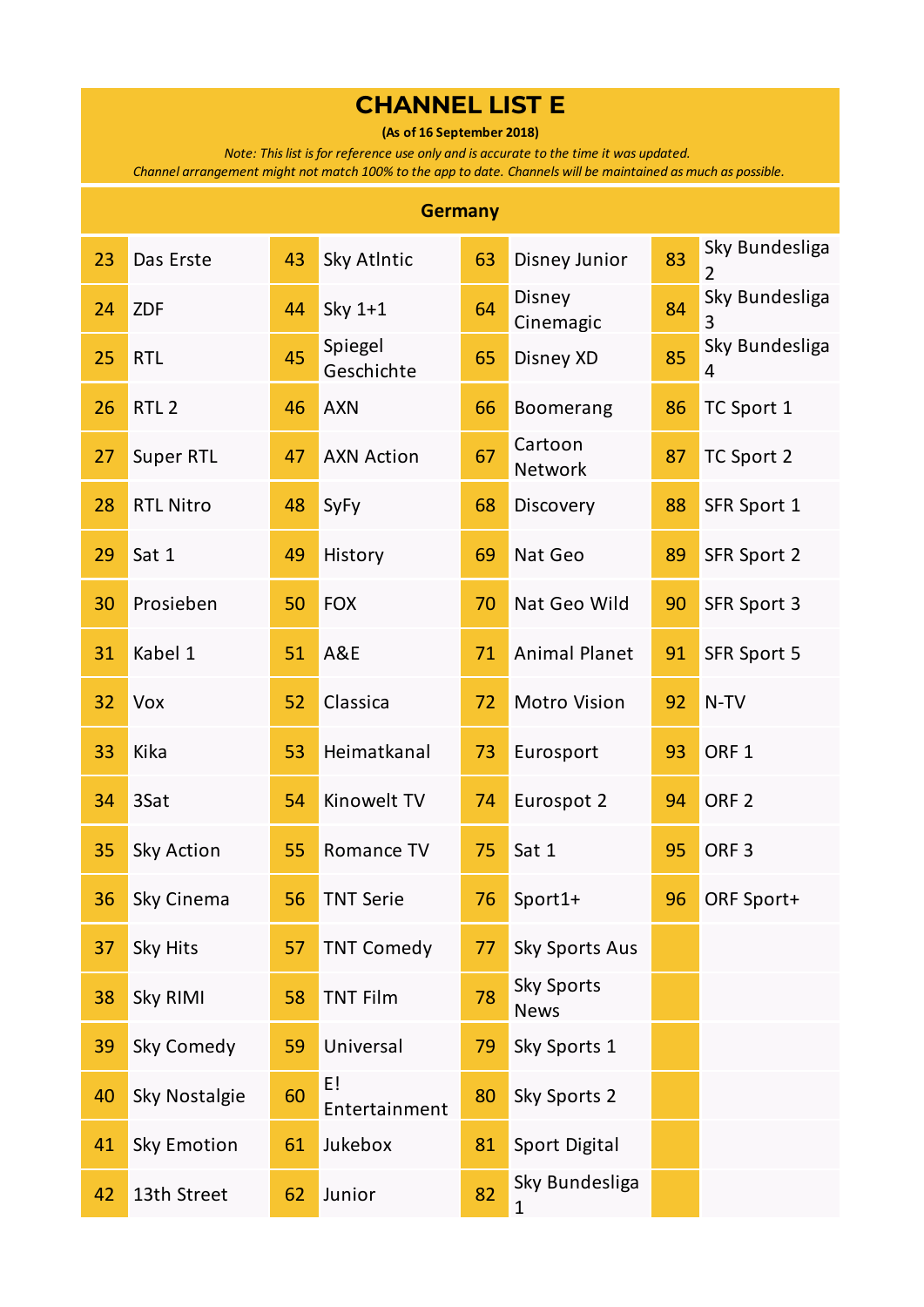**(As of 16 September 2018)**

*Note: This list is for reference use only and is accurate to the time it was updated.* 

| <b>Greece</b> |                  |     |                            |     |                                |     |               |  |  |  |  |
|---------------|------------------|-----|----------------------------|-----|--------------------------------|-----|---------------|--|--|--|--|
| 97            | EPT <sub>1</sub> | 117 | <b>OTE History</b>         | 137 | <b>CBS Reality</b>             | 157 | Nova Cinema 2 |  |  |  |  |
| 98            | EPT <sub>2</sub> | 118 | OTE Cinema 1               | 138 | Crime<br>Investigation         |     |               |  |  |  |  |
| 99            | EPT <sub>3</sub> | 119 | OTE Cinema 2               | 139 | <b>BBC Earth</b>               |     |               |  |  |  |  |
| 100           | Alpha            | 120 | OTE Cinema 3               | 140 | OTE Sport 1                    |     |               |  |  |  |  |
| 101           | Mega             | 121 | OTE Cinema 4               | 141 | OTE Sport 2                    |     |               |  |  |  |  |
| 102           | Ant 1            | 122 | Village Cinema             |     | 142 OTE Sport 3                |     |               |  |  |  |  |
| 103           | Star             | 123 | <b>FOX Life</b>            | 143 | OTE Sport 4                    |     |               |  |  |  |  |
| 104           | Skai             | 124 | <b>FOX</b>                 | 144 | OTE Sport 5                    |     |               |  |  |  |  |
| 105           | Epsilon          | 125 | Entertainment<br><b>TV</b> | 145 | OTE Sport 6                    |     |               |  |  |  |  |
| 106           | Makedonia        | 126 | History                    | 146 | OTE Sport 7                    |     |               |  |  |  |  |
| 107           | Extra            | 127 | Travel                     | 147 | OTE Sport 8                    |     |               |  |  |  |  |
| 108           | Kontra           | 128 | <b>Viasat Nature</b>       | 148 | OTE Sport 9                    |     |               |  |  |  |  |
| 109           | 4E               | 129 | Viasat Explore             | 149 | <b>OTE Sport</b><br>Highlights |     |               |  |  |  |  |
|               | 110 Mad TV       |     | 130 Viasat History         |     | 150 Nova Sports 1              |     |               |  |  |  |  |
| 111           | Art TV           | 131 | Nautical<br>Channel        | 151 | Nova Sports 2                  |     |               |  |  |  |  |
| 112           | <b>MTV</b>       | 132 | Nat Geo                    | 152 | Nova Sports 3                  |     |               |  |  |  |  |
| 113           | Disney XD        | 133 | Nat Geo Wild               | 153 | Nova Sports 4                  |     |               |  |  |  |  |
| 114           | Disney           | 134 | <b>Fine Living</b>         | 154 | Nova Sports 5                  |     |               |  |  |  |  |
| 115           | Disney Junior    | 135 | <b>Food Network</b>        | 155 | Nova Sports 24                 |     |               |  |  |  |  |
| 116           | Nickelodeon      | 136 | <b>Motors TV</b>           | 156 | Nova Cinema 1                  |     |               |  |  |  |  |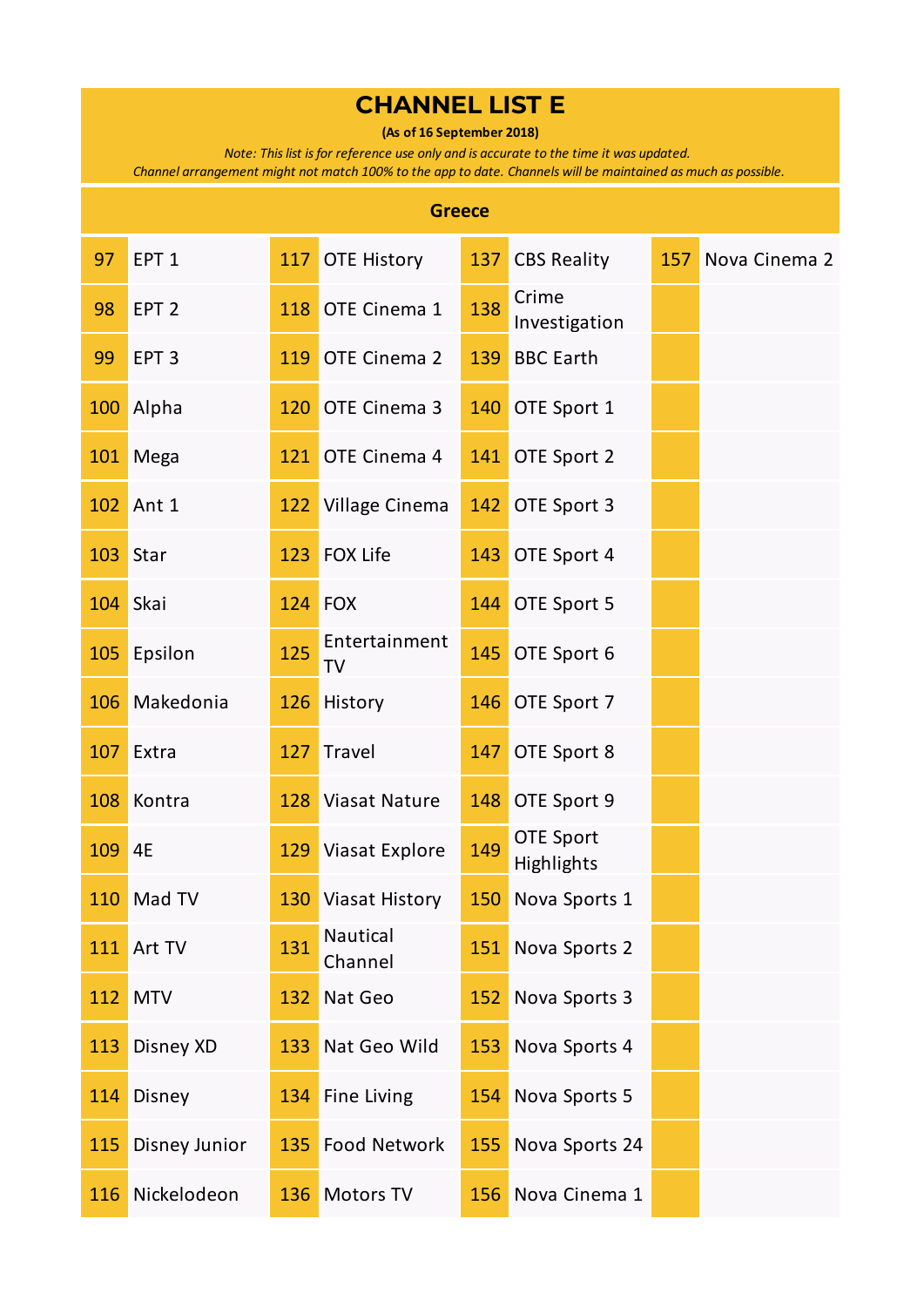**(As of 16 September 2018)**

*Note: This list is for reference use only and is accurate to the time it was updated.* 

|     | <b>Italy</b>     |     |                           |     |                              |     |                                  |  |  |  |  |
|-----|------------------|-----|---------------------------|-----|------------------------------|-----|----------------------------------|--|--|--|--|
| 158 | Rai Uno          | 178 | Padre Pio                 | 198 | Sky Cinema +24               | 218 | Discovery                        |  |  |  |  |
| 159 | Rai Due          | 179 | Disney XD                 | 199 | Sky Cinema<br>Comedy         | 219 | Caccia e Pesca<br>1              |  |  |  |  |
| 160 | Rai Tre          | 180 | Disney                    | 200 | Sky Cinema<br>Passion        | 220 | Caccia e Pesca<br>$\overline{2}$ |  |  |  |  |
| 161 | Rai 4            | 181 | Disney Junior             | 201 | <b>Sky Sports</b><br>Serie A | 221 | History                          |  |  |  |  |
| 162 | Rai 5            | 182 | Cartoon<br><b>Netwok</b>  | 202 | Sky Cinema +1                | 222 | Sky Calcio 1                     |  |  |  |  |
| 163 | Rai Gulp         | 183 | Boomerang                 | 203 | Sky Cinema<br>Cult           | 223 | Sky Calcio 2                     |  |  |  |  |
| 164 | Rai News         | 184 | Nick Jr                   | 204 | Sky Cinema<br>Classis        | 224 | Sky Calcio 4                     |  |  |  |  |
| 165 | Rai YoYo         | 185 | Nickelodeon               | 205 | Sky Atlantic                 | 225 | Sky Calcio 5                     |  |  |  |  |
| 166 | Rai Scuola       | 186 | Man-ga                    | 206 | Cinema 1                     | 226 | Sky Calcio 6                     |  |  |  |  |
| 167 | Rai Premium      | 187 | <b>FOX Animation</b>      | 207 | Comedy<br>Central            | 227 | <b>Sky Sports Plus</b>           |  |  |  |  |
| 168 | Rai Movie        | 188 | <b>FOX Comedy</b>         | 208 | Premium<br>Energy            | 228 | Sky Sports 1                     |  |  |  |  |
| 169 | Rete 4           | 189 | <b>FOX</b>                | 209 | Premium<br>Action            | 229 | <b>Sky Sports</b><br>Arena       |  |  |  |  |
| 170 | Canale 5         | 190 | <b>FOX Crime</b>          | 210 | Premium<br>Cinema            | 230 | <b>Sky Sports</b><br>Football    |  |  |  |  |
|     | 171 Italia Uno   |     | 191 FOX Life              | 211 | Premium<br>Cinema 2          | 231 | Sky Sports 24                    |  |  |  |  |
| 172 | La7              |     | <b>192 AXN</b>            | 212 | Premium<br>Comedy            | 232 | Sky Sports F1                    |  |  |  |  |
| 173 | RSI La1          | 193 | Sky TG24                  | 213 | <b>Premium Crime</b>         | 233 | <b>Sky Sports</b><br>MotoGP      |  |  |  |  |
| 174 | RSI La2          | 194 | Sky Uno                   | 214 | Premium<br><b>Stories</b>    | 234 | Sky Sports Golf                  |  |  |  |  |
| 175 | Iris             | 195 | Sky Cinema<br>Max         | 215 | Premium<br>Universal         | 235 | Sy Sports NBA                    |  |  |  |  |
| 176 | Cielo            | 196 | Sky Cinema<br><b>Hits</b> | 216 | Premium<br>Emotion           | 236 | Sky Sports Mix                   |  |  |  |  |
| 177 | Gambero<br>Rosso | 197 | Sky Cinema<br>Family      | 217 | Premium Joi                  | 237 | <b>Bike Channel</b>              |  |  |  |  |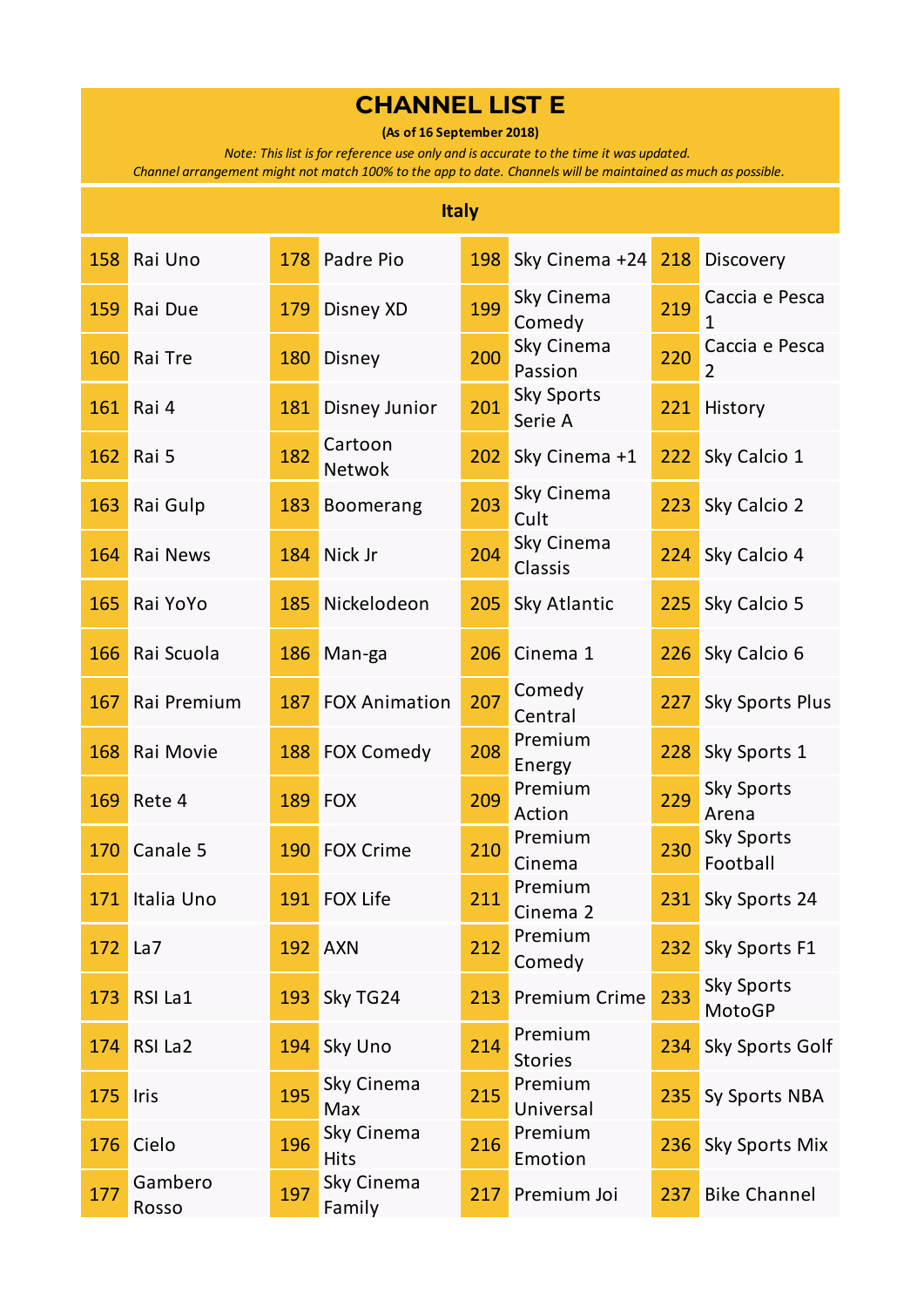| <b>CHANNEL LIST E</b><br>(As of 16 September 2018) |                                                                                                                                                                                                        |     |                        |  |  |  |  |  |  |  |  |
|----------------------------------------------------|--------------------------------------------------------------------------------------------------------------------------------------------------------------------------------------------------------|-----|------------------------|--|--|--|--|--|--|--|--|
|                                                    | Note: This list is for reference use only and is accurate to the time it was updated.<br>Channel arrangement might not match 100% to the app to date. Channels will be maintained as much as possible. |     |                        |  |  |  |  |  |  |  |  |
| 238                                                | Eurosport 1                                                                                                                                                                                            | 259 | Classica               |  |  |  |  |  |  |  |  |
| 239                                                | Eurosport 2                                                                                                                                                                                            | 260 | Crime<br>Investigation |  |  |  |  |  |  |  |  |
| 240                                                | Inter TV                                                                                                                                                                                               |     |                        |  |  |  |  |  |  |  |  |
| 241                                                | Roma TV                                                                                                                                                                                                |     |                        |  |  |  |  |  |  |  |  |
| 242                                                | Milan TV                                                                                                                                                                                               |     |                        |  |  |  |  |  |  |  |  |
| 243                                                | Sport Italia                                                                                                                                                                                           |     |                        |  |  |  |  |  |  |  |  |
| 244                                                | Dea Junior                                                                                                                                                                                             |     |                        |  |  |  |  |  |  |  |  |
| 245                                                | Dea Kids                                                                                                                                                                                               |     |                        |  |  |  |  |  |  |  |  |
| 246                                                | Nat Geo                                                                                                                                                                                                |     |                        |  |  |  |  |  |  |  |  |
| 247                                                | Nat Geo Wild                                                                                                                                                                                           |     |                        |  |  |  |  |  |  |  |  |
| 248                                                | Lazio Style                                                                                                                                                                                            |     |                        |  |  |  |  |  |  |  |  |
| 249                                                | Radio Italia                                                                                                                                                                                           |     |                        |  |  |  |  |  |  |  |  |
|                                                    | 250 Alice                                                                                                                                                                                              |     |                        |  |  |  |  |  |  |  |  |
| 251                                                | <b>Boing</b>                                                                                                                                                                                           |     |                        |  |  |  |  |  |  |  |  |
| 252                                                | Cartoonito                                                                                                                                                                                             |     |                        |  |  |  |  |  |  |  |  |
| 253                                                | <b>TOP Crime</b>                                                                                                                                                                                       |     |                        |  |  |  |  |  |  |  |  |
| 254                                                | <b>Food Network</b>                                                                                                                                                                                    |     |                        |  |  |  |  |  |  |  |  |
|                                                    | 255 La effe                                                                                                                                                                                            |     |                        |  |  |  |  |  |  |  |  |
| 256                                                | Dove                                                                                                                                                                                                   |     |                        |  |  |  |  |  |  |  |  |
| 257                                                | Sky Arte                                                                                                                                                                                               |     |                        |  |  |  |  |  |  |  |  |
| 258                                                | <b>Torino Channel</b>                                                                                                                                                                                  |     |                        |  |  |  |  |  |  |  |  |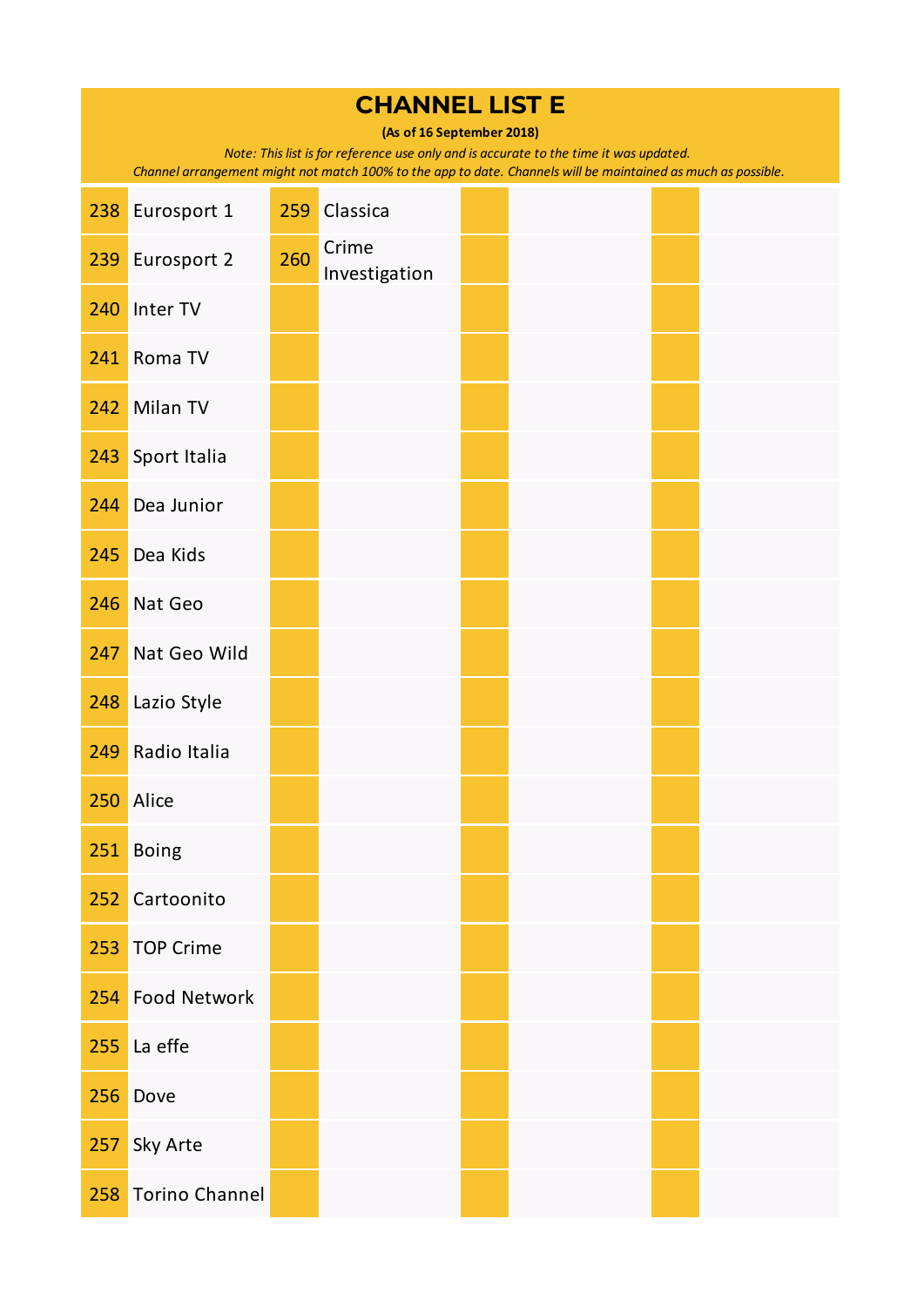**(As of 16 September 2018)**

*Note: This list is for reference use only and is accurate to the time it was updated.* 

| <b>Netherlands</b> |                         |     |                       |  |  |  |  |  |  |
|--------------------|-------------------------|-----|-----------------------|--|--|--|--|--|--|
|                    | 261 NPO 1               |     | 281 Europosrt 2       |  |  |  |  |  |  |
|                    | 262 NPO 2               | 282 | 24 Kitchen            |  |  |  |  |  |  |
| 263                | NPO <sub>3</sub>        | 283 | Comedy<br>Central     |  |  |  |  |  |  |
| 264                | NET <sub>5</sub>        | 284 | ID Investigation      |  |  |  |  |  |  |
|                    | 265 RTL 4               | 285 | Nickelodeon           |  |  |  |  |  |  |
|                    | 266 RTL 5               | 286 | Discovery<br>Showcase |  |  |  |  |  |  |
| 267                | RTL <sub>7</sub>        | 287 | <b>Animal Planet</b>  |  |  |  |  |  |  |
|                    | 268 SBS 6               |     |                       |  |  |  |  |  |  |
| 269                | SBS <sub>9</sub>        |     |                       |  |  |  |  |  |  |
| 270                | Veronica                |     |                       |  |  |  |  |  |  |
| 271                | FOX                     |     |                       |  |  |  |  |  |  |
|                    | 272 Film 1 Comedy       |     |                       |  |  |  |  |  |  |
| 273                | Filme 1<br>Premiere     |     |                       |  |  |  |  |  |  |
| 274                | Film 1<br>Sundance      |     |                       |  |  |  |  |  |  |
| 275                | Ziggo Sport 1           |     |                       |  |  |  |  |  |  |
| 276                | Ziggo Sport<br>Select 1 |     |                       |  |  |  |  |  |  |
| 277                | Ziggo Sport<br>Golf     |     |                       |  |  |  |  |  |  |
| 278                | FOX Sports 1            |     |                       |  |  |  |  |  |  |
| 279                | FOX Sports 2            |     |                       |  |  |  |  |  |  |
| 280                | Europosrt 1             |     |                       |  |  |  |  |  |  |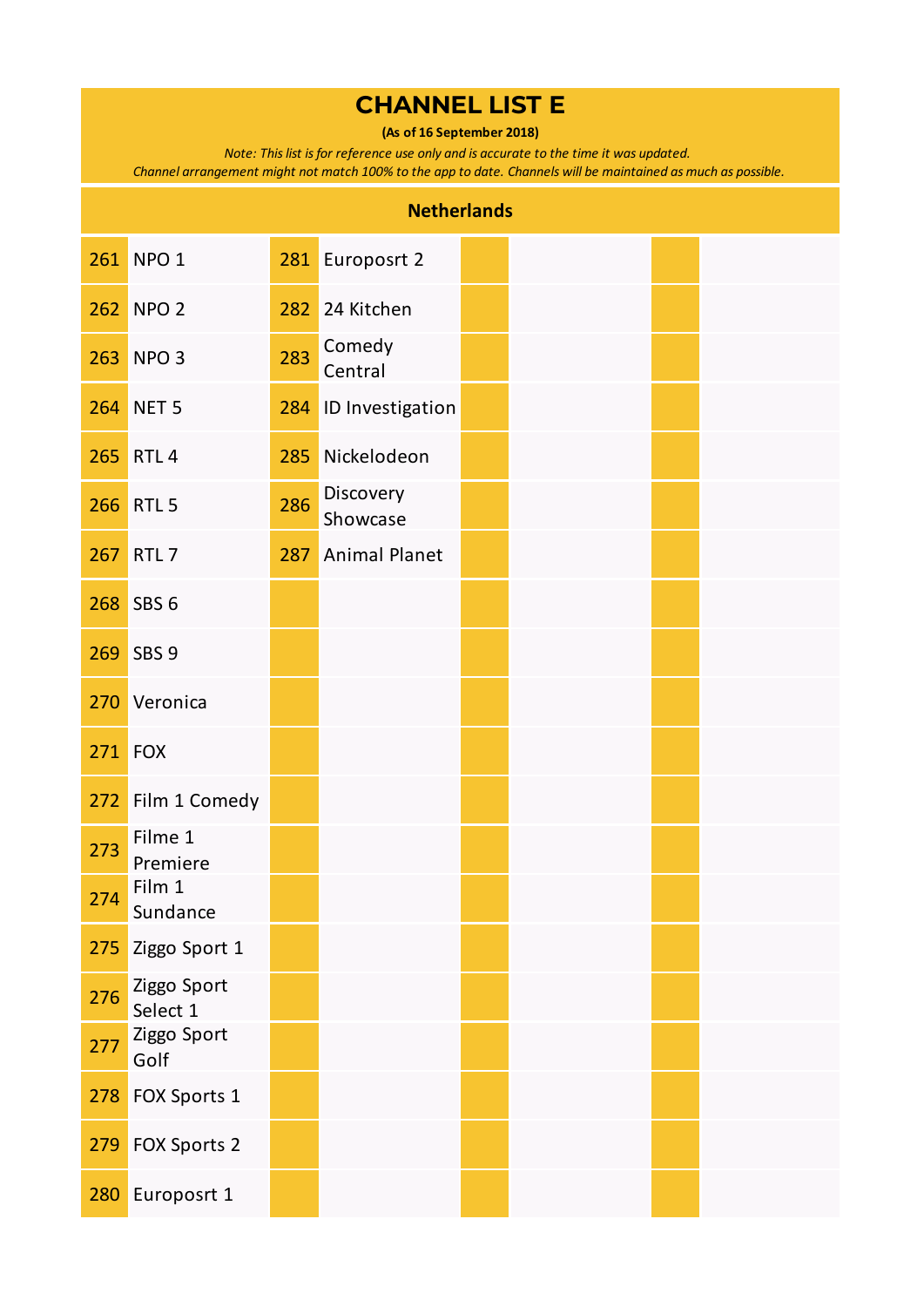**(As of 16 September 2018)**

*Note: This list is for reference use only and is accurate to the time it was updated.* 

|     | <b>UK</b>                   |     |                                     |     |                               |     |                               |  |  |  |  |
|-----|-----------------------------|-----|-------------------------------------|-----|-------------------------------|-----|-------------------------------|--|--|--|--|
| 288 | BBC <sub>1</sub>            | 308 | RTE One                             | 328 | BT Sport 2                    | 348 | Sky One                       |  |  |  |  |
| 289 | BBC <sub>2</sub>            | 309 | <b>RTE Two</b>                      | 329 | BT Sport 3                    | 349 | Sky Two                       |  |  |  |  |
| 290 | <b>BBC Lifetyle</b>         | 310 | RTE Jr                              | 330 | <b>BT ESPN</b>                | 350 | Sky Atlantic                  |  |  |  |  |
| 291 | <b>BBC Cbeebies</b>         | 311 | <b>RTE News</b>                     | 331 | <b>British</b><br>Eurosport 1 | 351 | Sky Comedy                    |  |  |  |  |
| 292 | <b>BBC Four</b><br>Cbeebies | 312 | TG4                                 | 332 | <b>British</b><br>Eurosport 2 | 352 | Sky Disney                    |  |  |  |  |
| 293 | <b>BBC Earth</b>            | 313 | Virgin Media 1                      | 333 | <b>Premier Sports</b>         | 353 | Sky Drama                     |  |  |  |  |
| 294 | <b>BBC Brit</b>             | 314 | 3E                                  | 334 | EIR Sport 1                   | 354 | Sky Family                    |  |  |  |  |
| 295 | <b>BBC News</b>             | 315 | BE3                                 | 335 | EIR Sport 2                   | 355 | <b>Sky Movies</b><br>Greats   |  |  |  |  |
| 296 | <b>BBC</b><br>Entertainment | 316 | <b>Sky Sports</b><br>Main Event     | 336 | Boxnation                     | 356 | <b>Sky Movies</b><br>Premiere |  |  |  |  |
| 297 | Channel 4                   | 317 | <b>Sky Sports</b><br>Cricket        | 337 | <b>FOX Sports</b>             | 357 | Sky SciFi Horror              |  |  |  |  |
| 298 | Channel 5                   | 318 | <b>Sky Sports</b><br>Action         | 338 | <b>NBATV</b>                  | 358 | Sky Select                    |  |  |  |  |
| 299 | ITV <sub>1</sub>            | 319 | Sky Sports Golf                     | 339 | <b>MUTV</b>                   | 359 | Sky Hits                      |  |  |  |  |
| 300 | <b>ITV<sub>2</sub></b>      | 320 | <b>Sky Sports</b><br>Premier League | 340 | Chelsea TV                    | 360 | Sky Thriller                  |  |  |  |  |
|     | 301 ITV 3                   | 321 | <b>Sky Sports</b><br>Arena          |     | 341 Liverpool TV              | 361 | <b>Sky Action</b>             |  |  |  |  |
| 302 | ITV <sub>4</sub>            | 322 | <b>Sky Sports</b><br>Football       | 342 | Celtic TV                     | 362 | Sky Living                    |  |  |  |  |
| 303 | <b>ITV BE</b>               | 323 | Sky Sports 5                        | 343 | Rangers TV                    | 363 | Sky Arts                      |  |  |  |  |
| 304 | 5USA                        | 324 | <b>Sky Sports</b><br><b>News</b>    | 344 | eSports TV                    | 364 | Film 4                        |  |  |  |  |
| 305 | My5                         | 325 | Sky Sports F1                       | 345 | At the Races                  | 365 | <b>AMC</b>                    |  |  |  |  |
| 306 | 5Star                       | 326 | Sky Sports Mix                      | 346 | Racing                        | 366 | SyFy                          |  |  |  |  |
| 307 | <b>Sky News</b>             | 327 | BT Sport 1                          | 347 | <b>True Movies</b>            | 367 | Universal                     |  |  |  |  |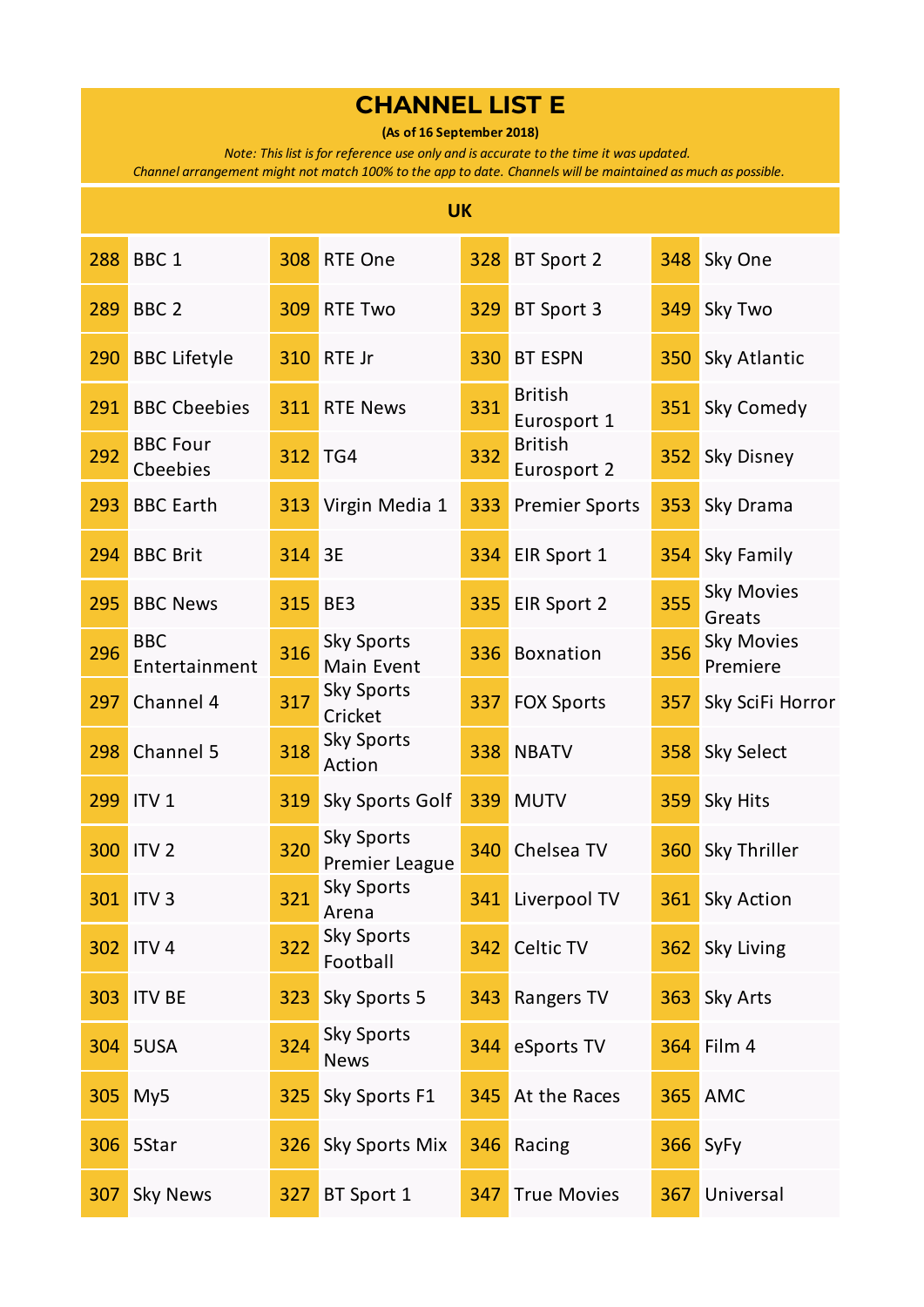|     | <b>CHANNEL LIST E</b>                                                                                                                                                                                                               |     |                            |     |                      |     |                              |  |  |  |  |
|-----|-------------------------------------------------------------------------------------------------------------------------------------------------------------------------------------------------------------------------------------|-----|----------------------------|-----|----------------------|-----|------------------------------|--|--|--|--|
|     | (As of 16 September 2018)<br>Note: This list is for reference use only and is accurate to the time it was updated.<br>Channel arrangement might not match 100% to the app to date. Channels will be maintained as much as possible. |     |                            |     |                      |     |                              |  |  |  |  |
| 368 | <b>FOX</b>                                                                                                                                                                                                                          | 388 | <b>NGC</b>                 | 408 | <b>TLC</b>           | 428 | Pop                          |  |  |  |  |
| 369 | More 4                                                                                                                                                                                                                              | 389 | Investigation<br>Discovery | 409 | Disney Channel       | 429 | Pop Max                      |  |  |  |  |
| 370 | E <sub>4</sub>                                                                                                                                                                                                                      | 390 | Crime<br>Investigation     | 410 | <b>Disney Junior</b> | 430 | <b>True</b><br>Entertainment |  |  |  |  |
| 371 | E!<br>Entertainment                                                                                                                                                                                                                 | 391 | H <sub>2</sub>             | 411 | Disney XD            | 431 | Home                         |  |  |  |  |
| 372 | Alibi                                                                                                                                                                                                                               | 392 | <b>MTV Hits</b>            | 412 | Cartoon<br>Network   | 432 | Yesterday                    |  |  |  |  |
| 373 | Dave                                                                                                                                                                                                                                | 393 | <b>MTV Classic</b>         | 413 | Nick Jr              | 433 | S <sub>4</sub> C             |  |  |  |  |
| 374 | Eden                                                                                                                                                                                                                                | 394 | <b>MTV UK</b>              | 414 | Nick Jr Too          | 434 | <b>DocuBox</b>               |  |  |  |  |
| 375 | Gold                                                                                                                                                                                                                                | 395 | <b>MTV Rocks</b>           | 415 | <b>Nick Toons</b>    | 435 | FightBox                     |  |  |  |  |
| 376 | Comedy<br>Central                                                                                                                                                                                                                   | 396 | <b>MTV Base</b>            | 416 | Baby TV              | 436 | Fast&Fun Box                 |  |  |  |  |
| 377 | Movies4men                                                                                                                                                                                                                          | 397 | <b>MTV Dance</b>           | 417 | Cartoonito           |     |                              |  |  |  |  |
| 378 | Tru TV                                                                                                                                                                                                                              | 398 | <b>MTV Music</b>           | 418 | English Club         |     |                              |  |  |  |  |
| 379 | <b>TCM</b>                                                                                                                                                                                                                          | 399 | <b>MTV OMG</b>             | 419 | <b>WWE</b>           |     |                              |  |  |  |  |
| 380 | Quest                                                                                                                                                                                                                               |     | 400 VH 1                   | 420 | <b>A&amp;E</b>       |     |                              |  |  |  |  |
| 381 | <b>Discovery Shed</b>                                                                                                                                                                                                               | 401 | <b>Boomerang</b>           | 421 | Nat Geo Wild         |     |                              |  |  |  |  |
| 382 | Discovery UK                                                                                                                                                                                                                        | 402 | <b>Food Network</b>        | 422 | History              |     |                              |  |  |  |  |
| 383 | Discovery<br>Science                                                                                                                                                                                                                | 403 | <b>Fine Living</b>         | 423 | Watch                |     |                              |  |  |  |  |
| 384 | Discover<br>History                                                                                                                                                                                                                 | 404 | Outdoor<br>Channel         | 424 | Spike                |     |                              |  |  |  |  |
| 385 | Discovery<br>Home & Health                                                                                                                                                                                                          | 405 | Good Food                  | 425 | <b>CBBC</b>          |     |                              |  |  |  |  |
| 386 | Discovery<br>Turbo                                                                                                                                                                                                                  | 406 | Really                     | 426 | <b>STV</b>           |     |                              |  |  |  |  |
| 387 | <b>Animal Planet</b>                                                                                                                                                                                                                | 407 | Nickelodeon                | 427 | <b>Tiny Pop</b>      |     |                              |  |  |  |  |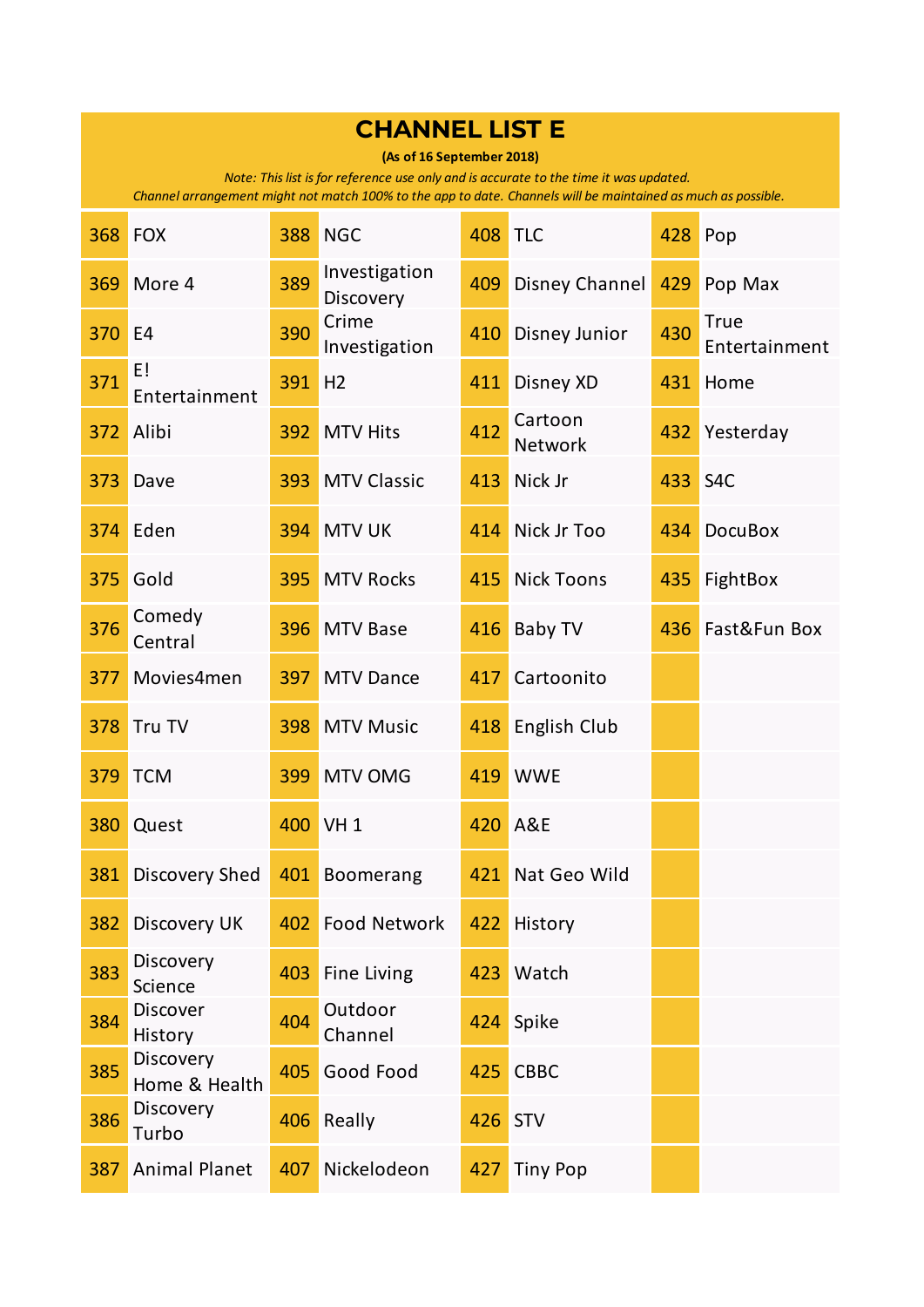**(As of 16 September 2018)**

*Note: This list is for reference use only and is accurate to the time it was updated.* 

|     | <b>India</b>          |         |                  |  |  |  |  |  |  |  |  |
|-----|-----------------------|---------|------------------|--|--|--|--|--|--|--|--|
| 437 | Sony SAB              |         | 457 PTV Prime    |  |  |  |  |  |  |  |  |
| 438 | <b>Rishtey Europe</b> |         | 458 Brit Asia TV |  |  |  |  |  |  |  |  |
| 439 | Zee TV                | 459     | <b>MATV</b>      |  |  |  |  |  |  |  |  |
| 440 | Zee Cinema            | 460 &tv |                  |  |  |  |  |  |  |  |  |
|     | 441 Zee Punjabi       |         |                  |  |  |  |  |  |  |  |  |
| 442 | <b>Star Plus</b>      |         |                  |  |  |  |  |  |  |  |  |
| 443 | <b>Star Utsav</b>     |         |                  |  |  |  |  |  |  |  |  |
|     | 444 Star Gold         |         |                  |  |  |  |  |  |  |  |  |
| 445 | <b>Star Bharat</b>    |         |                  |  |  |  |  |  |  |  |  |
| 446 | <b>B4U Movies</b>     |         |                  |  |  |  |  |  |  |  |  |
| 447 | <b>B4U Music</b>      |         |                  |  |  |  |  |  |  |  |  |
| 448 | <b>SET Asia</b>       |         |                  |  |  |  |  |  |  |  |  |
| 449 | Sony Max              |         |                  |  |  |  |  |  |  |  |  |
| 450 | Geo TV                |         |                  |  |  |  |  |  |  |  |  |
|     | 451 Geo News          |         |                  |  |  |  |  |  |  |  |  |
|     | 452 Zing              |         |                  |  |  |  |  |  |  |  |  |
| 453 | Colors                |         |                  |  |  |  |  |  |  |  |  |
| 454 | Samaa TV              |         |                  |  |  |  |  |  |  |  |  |
| 455 | Hum TV                |         |                  |  |  |  |  |  |  |  |  |
|     | 456 PTV Global        |         |                  |  |  |  |  |  |  |  |  |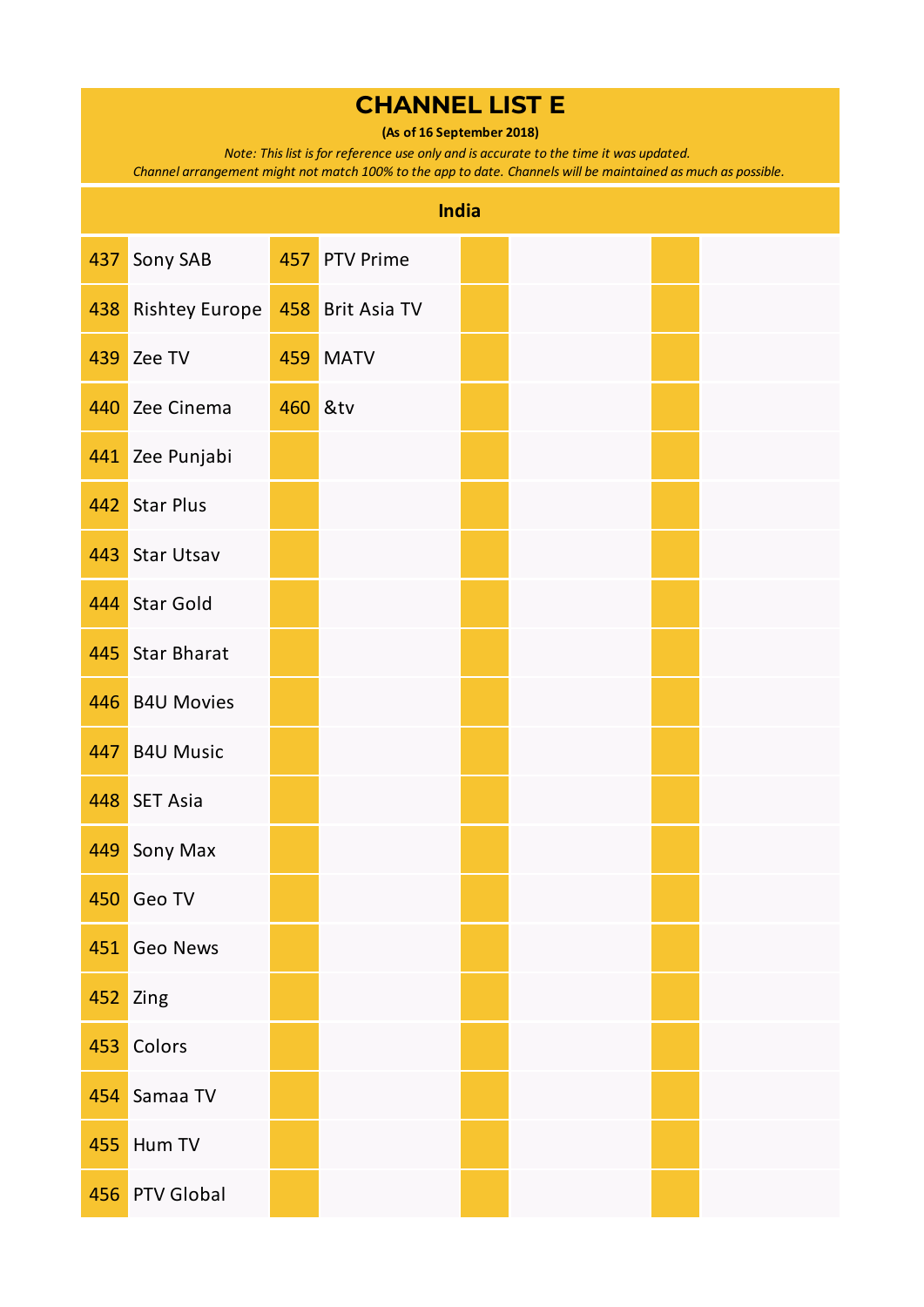**(As of 16 September 2018)**

*Note: This list is for reference use only and is accurate to the time it was updated.* 

|     | <b>Russia</b>            |        |                            |     |                      |     |                   |  |  |  |  |  |
|-----|--------------------------|--------|----------------------------|-----|----------------------|-----|-------------------|--|--|--|--|--|
| 461 | $1 + 1$<br>International | 481    | Nickelodeon                | 501 | Kinosema             | 521 | Pixel             |  |  |  |  |  |
| 462 | 112 Ukraina              | 482    | <b>TV 1000</b>             | 502 | Kinohit              | 522 | <b>Ruskae Noc</b> |  |  |  |  |  |
| 463 | 1 HD                     | 483    | TV 1000 Action             | 503 | <b>KHL</b>           | 523 | <b>STB</b>        |  |  |  |  |  |
| 464 | $2+2$                    | 484    | <b>UA Persi</b>            | 504 | Karusel              | 524 | <b>TET</b>        |  |  |  |  |  |
| 465 | 5 Kanal                  | 485    | <b>VIP Comedy</b>          | 505 | Kujna TV             | 525 | <b>TNT</b>        |  |  |  |  |  |
| 466 | Amedia<br>Premium        | 486    | <b>VIP Megahit</b>         | 506 | Matc                 | 526 | Telekafe          |  |  |  |  |  |
| 467 | <b>Animal Planet</b>     | 487    | <b>VIP Premiere</b>        | 507 | Matc Arena           | 527 | Tlum              |  |  |  |  |  |
| 468 | <b>Bridge</b>            | 488    | <b>Viasat Sport</b>        | 508 | Matc Igra            | 528 | Ukraina           |  |  |  |  |  |
| 469 | Da Vinci<br>Learning     | 489    | <b>Xsport</b>              | 509 | Matc Futbol 1        | 529 | Futbol 1          |  |  |  |  |  |
| 470 | Discovery<br>Channel     | 490    | <b>B</b> Gosth U<br>Skazki | 510 | <b>Matc Futbol 2</b> | 530 | Futbol 2          |  |  |  |  |  |
| 471 | Disney                   | 491    | Dom Kino                   | 511 | Matc Futbol 3        |     |                   |  |  |  |  |  |
| 472 | Enter-Film               | 492    | Dom Kino<br>Premium        | 512 | Mega                 |     |                   |  |  |  |  |  |
| 473 | Eurosport 1              | 493    | <b>Espreso TV</b>          | 513 | Multi                |     |                   |  |  |  |  |  |
|     | 474 Eurosport 2          |        | 494 Inter                  | 514 | NLO TV               |     |                   |  |  |  |  |  |
| 475 | HD Life                  | 495    | K1                         | 515 | <b>NTN</b>           |     |                   |  |  |  |  |  |
| 476 | ICTV                     | 496 K2 |                            | 516 | <b>Nas Futbol</b>    |     |                   |  |  |  |  |  |
| 477 | M1                       | 497    | Kinomedia                  | 517 | Nase Novoe<br>Kino   |     |                   |  |  |  |  |  |
| 478 | <b>MTV Live</b>          | 498    | Kinomix                    | 518 | Novi Kanal           |     |                   |  |  |  |  |  |
| 479 | Nat Geo Wild             | 499    | Kinopremiera               | 519 | Art TV               |     |                   |  |  |  |  |  |
| 480 | Nat Geo                  | 500    | Kinosvidanie               | 520 | Perv                 |     |                   |  |  |  |  |  |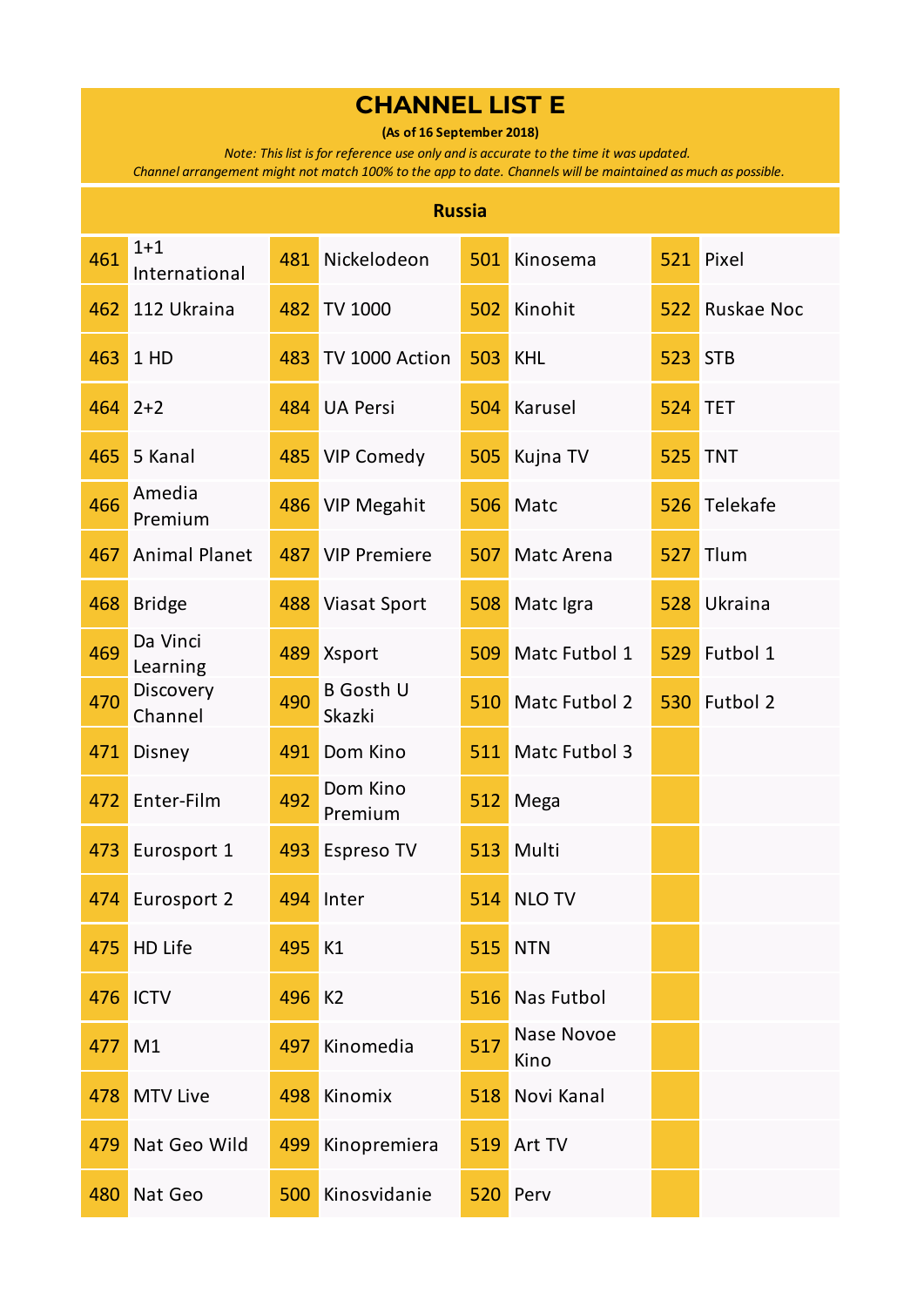**(As of 16 September 2018)**

*Note: This list is for reference use only and is accurate to the time it was updated.* 

|     | <b>Albania</b>       |     |                            |     |                      |     |                    |  |  |  |  |  |
|-----|----------------------|-----|----------------------------|-----|----------------------|-----|--------------------|--|--|--|--|--|
| 531 | Alsat M              | 551 | Film Drama                 | 571 | RTV 21 Sat           | 591 | Jolly              |  |  |  |  |  |
| 532 | <b>TV Shenja</b>     | 552 | Film Thriller              | 572 | RTV Islam            | 592 | Peace TV           |  |  |  |  |  |
| 533 | Top channel          | 553 | Film Aksion                | 573 | Tring Sport 1        | 593 | TV 2 Gostivari     |  |  |  |  |  |
| 534 | Eurofilm             | 554 | Film Komedi                | 574 | <b>Tring Sport 2</b> | 594 | TV Koha            |  |  |  |  |  |
| 535 | Klan HD TV           | 555 | <b>Bang Bang</b>           | 575 | <b>Tring Sport 3</b> | 595 | <b>TV Globi</b>    |  |  |  |  |  |
| 536 | <b>Animal Planet</b> | 556 | Exp Shkence                | 576 | <b>Tring Sport 4</b> | 596 | <b>Channel ONE</b> |  |  |  |  |  |
| 537 | Discovery<br>Science | 557 | Exp Histori                | 577 | <b>Tring Life</b>    | 597 | <b>Top News</b>    |  |  |  |  |  |
| 538 | <b>NGC</b>           | 558 | Exp Natyra                 | 578 | <b>Tring World</b>   | 598 | Kohavision         |  |  |  |  |  |
| 539 | <b>RTK</b>           | 559 | Cufo                       | 579 | <b>Tring Shqip</b>   | 599 | News 24            |  |  |  |  |  |
| 540 | SuperSport 1         | 560 | Klan Kosova                | 580 | <b>Tring Tring</b>   | 600 | Muse               |  |  |  |  |  |
| 541 | SuperSport 2         | 561 | Junior TV                  | 581 | <b>Tring Planet</b>  | 601 | <b>ABC News</b>    |  |  |  |  |  |
| 542 | SuperSport 3         | 562 | <b>TVSH</b>                | 582 | <b>Tring Histori</b> | 602 | Stinet             |  |  |  |  |  |
| 543 | SuperSport 4         | 563 | Balkanika                  | 583 | <b>Tring Fantasy</b> | 603 | My Music           |  |  |  |  |  |
|     | 544 SuperSport 5     |     | 564 Vizion Plus            | 584 | <b>Tring Super</b>   |     | 604 Music Albania  |  |  |  |  |  |
| 545 | SuperSport 6         | 565 | Folk +                     | 585 | Tring 3 Plus         | 605 | Klan Plus          |  |  |  |  |  |
| 546 | SuperSport 7         | 566 | <b>RTV 21</b>              | 586 | <b>Tring Smile</b>   | 606 | Plus               |  |  |  |  |  |
| 547 | Film 1               | 567 | RTV 21 Mix                 | 587 | <b>Tring Summer</b>  | 607 | <b>Rrokum TV</b>   |  |  |  |  |  |
| 548 | Film 2               | 568 | RTV 21 Junior              | 588 | <b>Tring Action</b>  | 608 | <b>Baby TV</b>     |  |  |  |  |  |
| 549 | Film Hits            | 569 | <b>RTV 21</b><br>Popullore | 589 | <b>BBF</b>           | 609 | <b>UTV News</b>    |  |  |  |  |  |
| 550 | Film Autor           | 570 | <b>RTV Sharri</b>          | 590 | <b>Tirana TV</b>     | 610 | <b>FOX Life</b>    |  |  |  |  |  |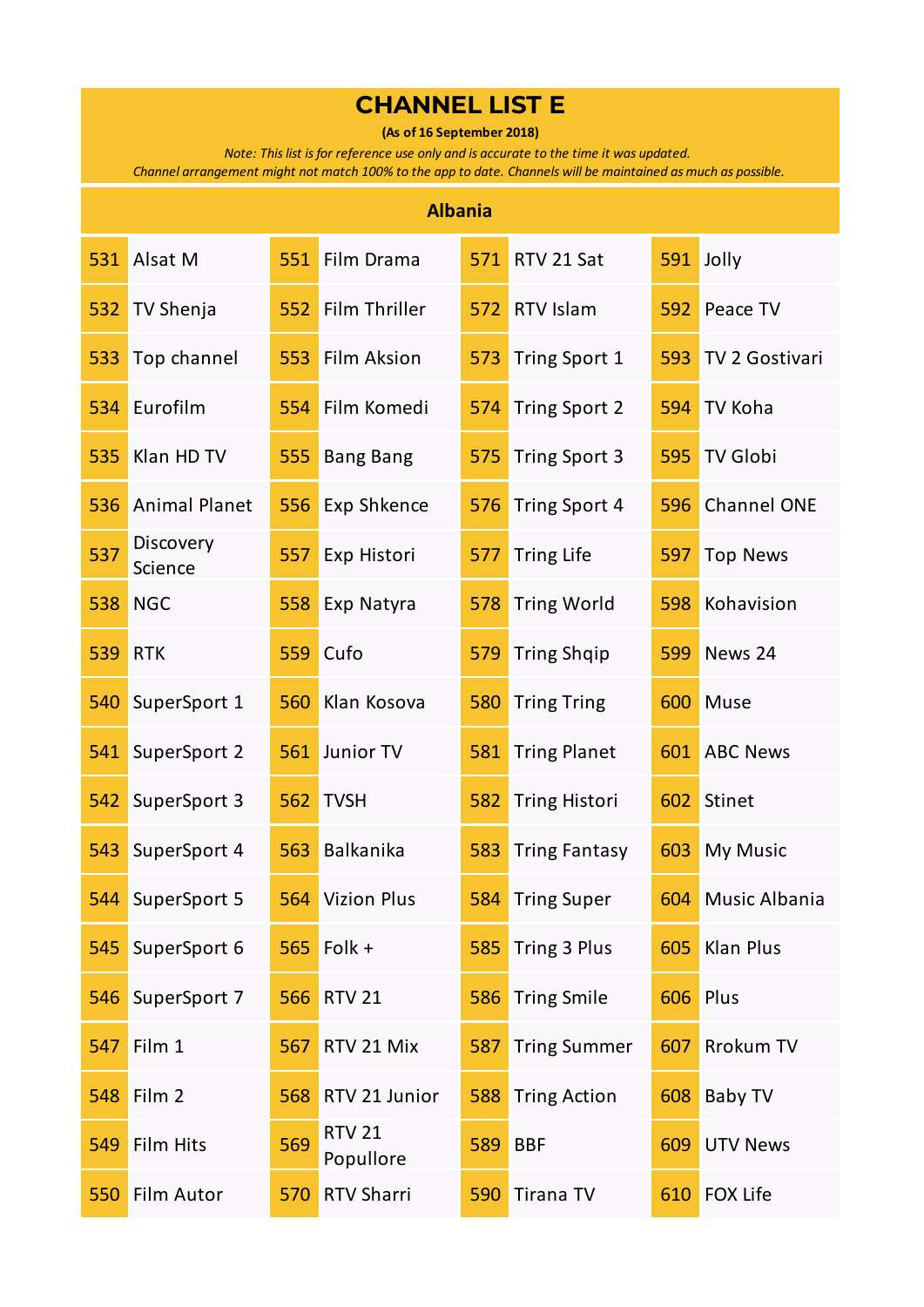|     | <b>CHANNEL LIST E</b><br>(As of 16 September 2018)<br>Note: This list is for reference use only and is accurate to the time it was updated.<br>Channel arrangement might not match 100% to the app to date. Channels will be maintained as much as possible. |  |               |  |  |  |  |  |  |  |  |
|-----|--------------------------------------------------------------------------------------------------------------------------------------------------------------------------------------------------------------------------------------------------------------|--|---------------|--|--|--|--|--|--|--|--|
| 611 | <b>STV Folk</b>                                                                                                                                                                                                                                              |  | 631 Folk Klub |  |  |  |  |  |  |  |  |
| 612 | 24 Kitchen                                                                                                                                                                                                                                                   |  |               |  |  |  |  |  |  |  |  |
| 613 | Supersonic TV                                                                                                                                                                                                                                                |  |               |  |  |  |  |  |  |  |  |
| 614 | A1 Raport                                                                                                                                                                                                                                                    |  |               |  |  |  |  |  |  |  |  |
| 615 | Folklorit                                                                                                                                                                                                                                                    |  |               |  |  |  |  |  |  |  |  |
| 616 | First                                                                                                                                                                                                                                                        |  |               |  |  |  |  |  |  |  |  |
| 617 | <b>TV Drini</b>                                                                                                                                                                                                                                              |  |               |  |  |  |  |  |  |  |  |
| 618 | <b>TVSH Tokesor</b>                                                                                                                                                                                                                                          |  |               |  |  |  |  |  |  |  |  |
| 619 | <b>FOX Crime</b>                                                                                                                                                                                                                                             |  |               |  |  |  |  |  |  |  |  |
| 620 | <b>FOX Tring</b>                                                                                                                                                                                                                                             |  |               |  |  |  |  |  |  |  |  |
| 621 | Luxe TV                                                                                                                                                                                                                                                      |  |               |  |  |  |  |  |  |  |  |
| 622 | Tip TV                                                                                                                                                                                                                                                       |  |               |  |  |  |  |  |  |  |  |
| 623 | Click TV                                                                                                                                                                                                                                                     |  |               |  |  |  |  |  |  |  |  |
| 624 | <b>Travel Channel</b>                                                                                                                                                                                                                                        |  |               |  |  |  |  |  |  |  |  |
| 625 | Mekke TV<br>Arabija                                                                                                                                                                                                                                          |  |               |  |  |  |  |  |  |  |  |
| 626 | Saudi Sunna                                                                                                                                                                                                                                                  |  |               |  |  |  |  |  |  |  |  |
| 627 | Nat Geo                                                                                                                                                                                                                                                      |  |               |  |  |  |  |  |  |  |  |
| 628 | <b>TV Orbis</b>                                                                                                                                                                                                                                              |  |               |  |  |  |  |  |  |  |  |
| 629 | Sky Folk                                                                                                                                                                                                                                                     |  |               |  |  |  |  |  |  |  |  |
| 630 | Kafanska                                                                                                                                                                                                                                                     |  |               |  |  |  |  |  |  |  |  |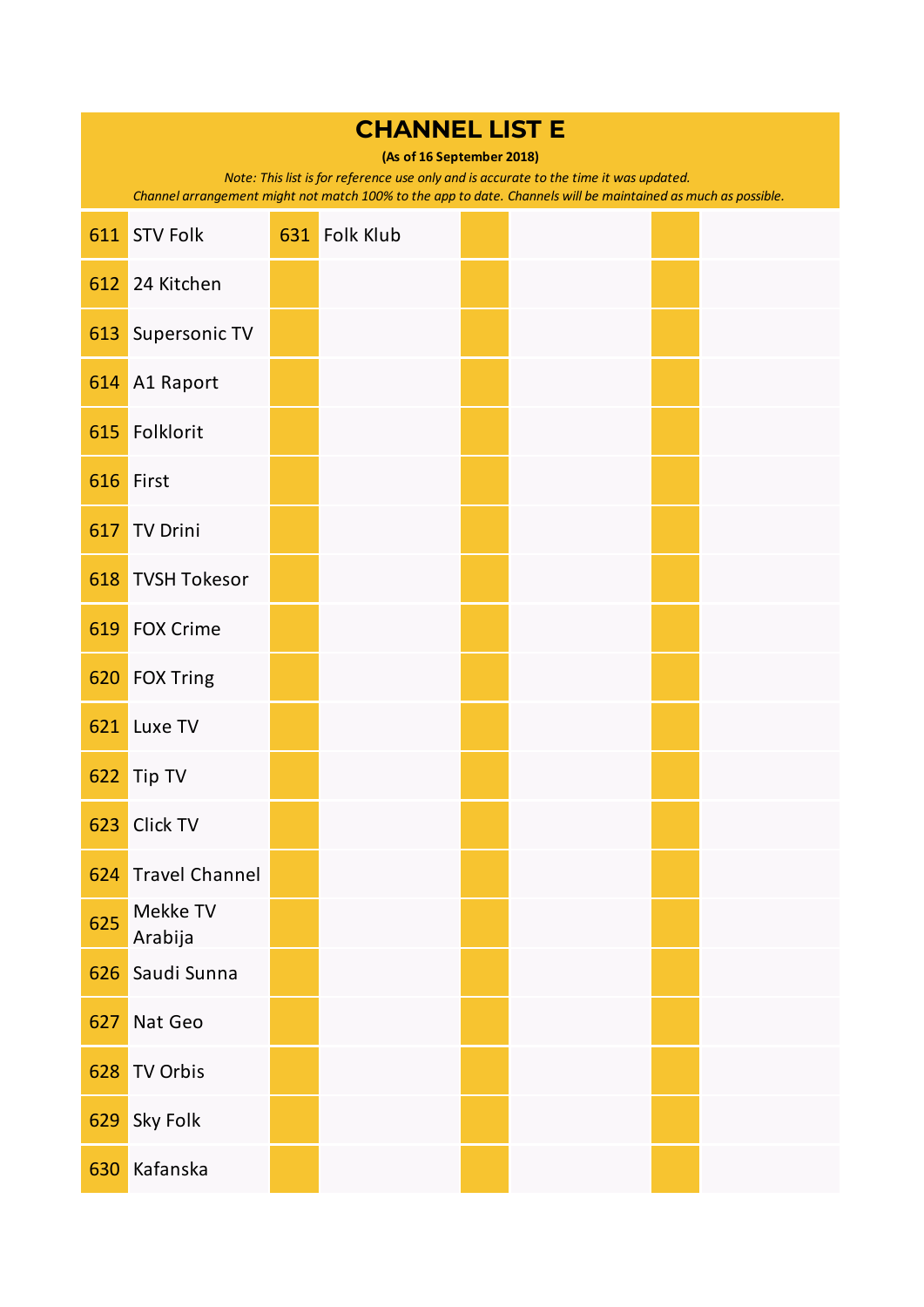**(As of 16 September 2018)**

*Note: This list is for reference use only and is accurate to the time it was updated.* 

|     | <b>Arabic</b>    |     |                         |     |                     |     |                                   |  |  |  |
|-----|------------------|-----|-------------------------|-----|---------------------|-----|-----------------------------------|--|--|--|
| 632 | belN Sport 1     | 652 | MBC <sub>2</sub>        | 672 | Ten                 | 692 | Nile Sport                        |  |  |  |
| 633 | belN Sport 2     | 653 | MBC <sub>3</sub>        | 673 | Al Assema           | 693 | Al Masriya                        |  |  |  |
| 634 | belN Sport 3     | 654 | MBC <sub>4</sub>        | 674 | Panorama Film       | 694 | Al Oula Masria                    |  |  |  |
| 635 | belN Sport 4     | 655 | <b>MBC Masr</b>         | 675 | Panorama<br>Drama   | 695 | Dream                             |  |  |  |
| 636 | belN Sport 5     | 656 | MBC Masr 2              | 676 | Panorama<br>Drama 2 | 696 | Al Hayat                          |  |  |  |
| 637 | belN Sport 6     | 657 | <b>MBC</b> Drama        | 677 | Panorama<br>Food    | 697 | Al Hayat 2                        |  |  |  |
| 638 | belN Sport 7     | 658 | <b>MBC Variety</b>      | 678 | Rotana<br>Masriya   | 698 | Al Nahar                          |  |  |  |
| 639 | belN Sport 8     | 659 | <b>MBC Action</b>       | 679 | Rotana Cinema       | 699 | Al Nahar<br>Drama                 |  |  |  |
| 640 | belN Sport 9     | 660 | <b>MBC Max</b>          | 680 | Rotana Classic      | 700 | Al Kahera Wa<br>Lnas              |  |  |  |
| 641 | belN Sport 10    | 661 | <b>MBC</b><br>Bollywood | 681 | <b>Rotana Music</b> | 701 | Al Kahera Wa<br>Lnas <sub>2</sub> |  |  |  |
| 642 | belN Sport 11    | 662 | <b>CBC</b>              | 682 | Rotana Clip         | 702 | Sada El Balad                     |  |  |  |
| 643 | belN Sport 12    | 663 | <b>CBC</b> Extra        | 683 | Rotana<br>Khalijiah | 703 | Sada El Balad<br>Drama            |  |  |  |
| 644 | AlMajd           | 664 | <b>CBC</b> Drama        | 684 | Nile Cinema         | 704 | Mehwer                            |  |  |  |
| 645 | Discovery        |     | 665 CBC Sofra           |     | 685 Nile Comedy     |     | 705 Melody Classic                |  |  |  |
| 646 | Saudi Quran      | 666 | Aflam 1                 | 686 | Nile Drama          | 706 | <b>LTC</b>                        |  |  |  |
| 647 | Alfath quran     | 667 | Aflam 2                 | 687 | Nile Family         | 707 | Cinema Pro                        |  |  |  |
| 648 | Al Nas           | 668 | Hekayat                 | 688 | Nile Culture        | 708 | <b>Toktok Aflam</b>               |  |  |  |
| 649 | Al Resalah       | 669 | Hekayat 2               | 689 | Nile Life           | 709 | Al Emarat                         |  |  |  |
| 650 | Iqraa            | 670 | Cinema                  | 690 | <b>Nile News</b>    | 710 | Dubai One                         |  |  |  |
| 651 | MBC <sub>1</sub> | 671 | Cima                    | 691 | Nile TV             | 711 | Dubai Al Oula                     |  |  |  |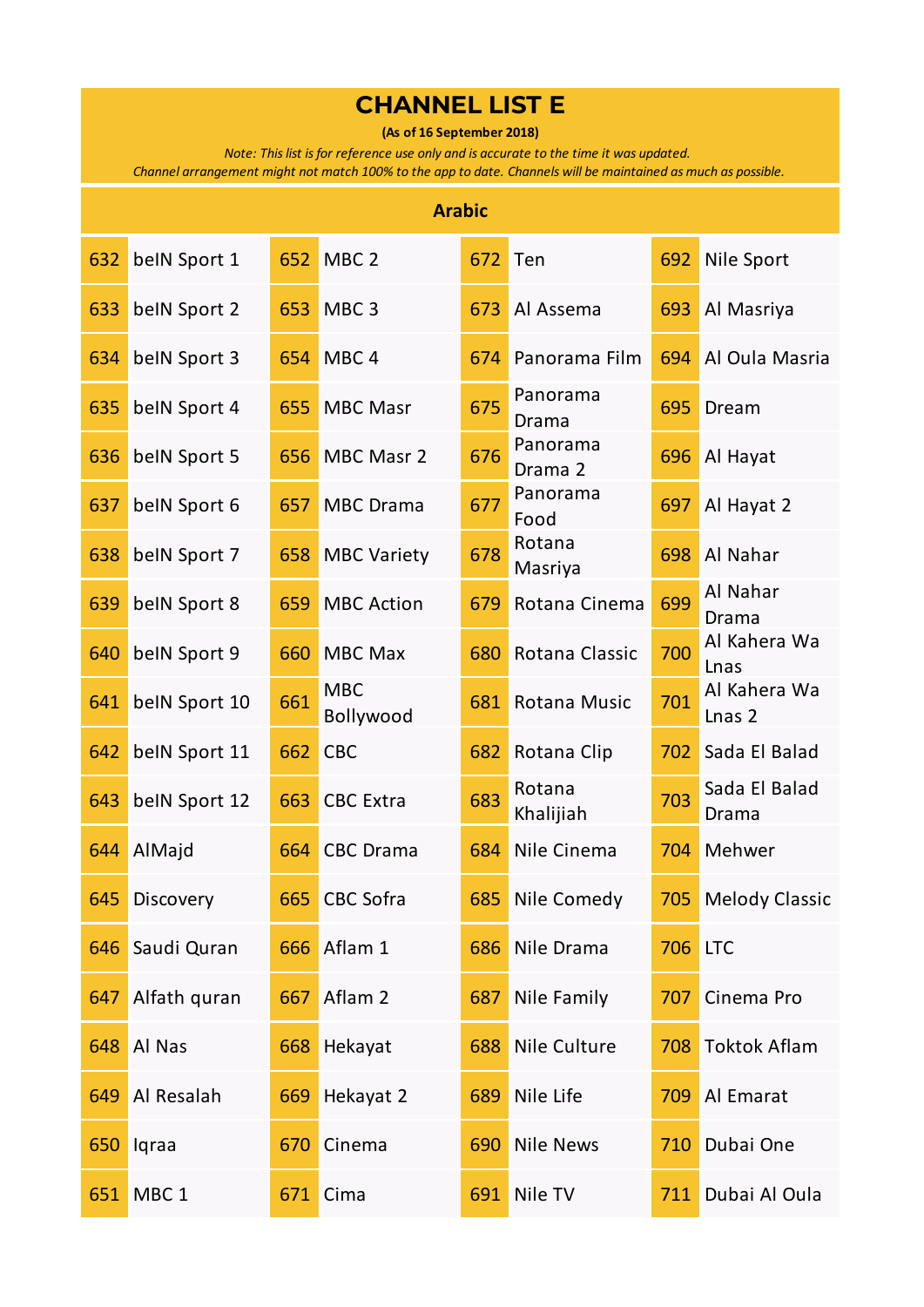| <b>CHANNEL LIST E</b><br>(As of 16 September 2018)<br>Note: This list is for reference use only and is accurate to the time it was updated.<br>Channel arrangement might not match 100% to the app to date. Channels will be maintained as much as possible. |                      |     |                      |     |                      |     |                             |
|--------------------------------------------------------------------------------------------------------------------------------------------------------------------------------------------------------------------------------------------------------------|----------------------|-----|----------------------|-----|----------------------|-----|-----------------------------|
| 712                                                                                                                                                                                                                                                          | Sama Dubai           | 732 | Al Quds              | 752 | Tamazight            | 772 | Ashoroog                    |
| 713                                                                                                                                                                                                                                                          | Noor Dubai           | 733 | Saudi 1              | 753 | Arabica TV           | 773 | <b>ONTV</b>                 |
| 714                                                                                                                                                                                                                                                          | Dubai Sport 4        | 734 | Saudi Al<br>Ekhbaria | 754 | Tunisna              | 774 | <b>ONTV Live</b>            |
| 715                                                                                                                                                                                                                                                          | Dubai Racing         | 735 | Saudi<br>Thaqafiya   | 755 | Tunisia Nat 1        | 775 | Al Arabiya                  |
| 716                                                                                                                                                                                                                                                          | Abu Dhabi<br>Drama   | 736 | Saudi Sport 1        | 756 | Tunisia Nat 2        | 776 | Al Arabia<br>Hadath         |
| 717                                                                                                                                                                                                                                                          | Abu Dhabi Al<br>Oula | 737 | Al Sahraa            | 757 | Elhiwar El<br>Tounsi | 777 | Al Jazeera                  |
| 718                                                                                                                                                                                                                                                          | AD Sport 1           | 738 | Kuwait               | 758 | M Tunisia            | 778 | Al Jazeera<br>Mubasher      |
| 719                                                                                                                                                                                                                                                          | AD Sport 2           | 739 | FUNoon               | 759 | Nessma               | 779 | Al Jazeera<br>International |
| 720                                                                                                                                                                                                                                                          | <b>Future TV</b>     | 740 | Qatar                | 760 | Hannibal             | 780 | <b>Sky News</b>             |
| 721                                                                                                                                                                                                                                                          | Lebanon TV           | 741 | Jordan               | 761 | <b>KBC Algeria</b>   | 781 | <b>CNBC</b>                 |
| 722                                                                                                                                                                                                                                                          | <b>OTV</b>           | 742 | Oman                 | 762 | Ennahar TV           | 782 | <b>BBC</b>                  |
| 723                                                                                                                                                                                                                                                          | <b>LBC Sat</b>       | 743 | Syrian Drama         | 763 | <b>Echorouk News</b> | 783 | Alhurra                     |
| 724                                                                                                                                                                                                                                                          | MTV Lebanon          | 744 | Syrian<br>Education  | 764 | Samira TV            | 784 | Al Aan                      |
| 725                                                                                                                                                                                                                                                          | Almanar              | 745 | Nour El Sham         | 765 | El Heddaf            | 785 | <b>CNN</b>                  |
| 726                                                                                                                                                                                                                                                          | Aljadeed             | 746 | Libya<br>Alrasmeya   | 766 | Iraqia TV            | 786 | <b>DWTV</b>                 |
| 727                                                                                                                                                                                                                                                          | <b>LDC</b>           | 747 | 2M Maroc             | 767 | Beladi               | 787 | France 24                   |
| 728                                                                                                                                                                                                                                                          | <b>NBN</b>           | 748 | Al Maghribia         | 768 | Al Sharqiya          | 788 | TV <sub>5</sub>             |
| 729                                                                                                                                                                                                                                                          | Almayadeen           | 749 | Al Aoula             | 769 | Sumaria              | 789 | Mazzika                     |
| 730                                                                                                                                                                                                                                                          | Palestine Live       | 750 | Arriadia             | 770 | Alhurra Iraq         | 790 | Wanasa                      |
| 731                                                                                                                                                                                                                                                          | Palestine Al<br>Yawm | 751 | Assadissa            | 771 | Al Ahd               | 791 | El Moled                    |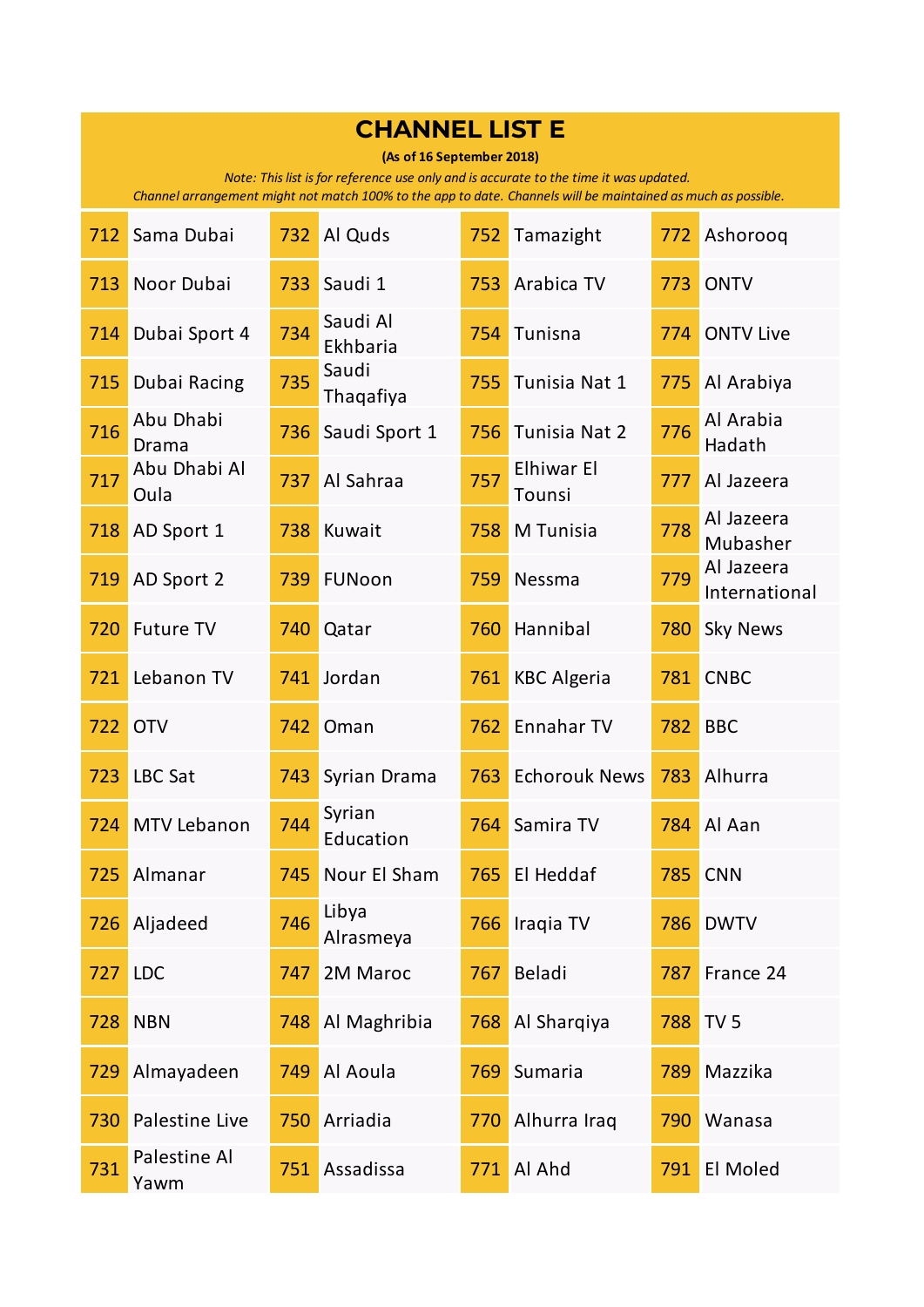| <b>CHANNEL LIST E</b><br>(As of 16 September 2018)<br>Note: This list is for reference use only and is accurate to the time it was updated.<br>Channel arrangement might not match 100% to the app to date. Channels will be maintained as much as possible. |                            |     |                            |     |                                       |     |                      |  |
|--------------------------------------------------------------------------------------------------------------------------------------------------------------------------------------------------------------------------------------------------------------|----------------------------|-----|----------------------------|-----|---------------------------------------|-----|----------------------|--|
| 792                                                                                                                                                                                                                                                          | Hawacom                    | 812 | Al Siera Al<br>Nabaweia    | 832 | <b>Toktok Cima</b>                    | 852 | Quest Arabiya        |  |
| 793                                                                                                                                                                                                                                                          | Cartoon<br><b>Network</b>  | 813 | <b>Blue Nile TV</b>        | 833 | <b>Telet Chad</b>                     | 853 | Omdurman             |  |
| 794                                                                                                                                                                                                                                                          | Toyor Al Janah             | 814 | <b>DMC Sports</b>          | 834 | Syria TV                              | 854 | <b>Neelain Sport</b> |  |
| 795                                                                                                                                                                                                                                                          | Mody Kids                  | 815 | <b>DMC</b> Drama           | 835 | Syria News                            | 855 | Naba TV              |  |
| 796                                                                                                                                                                                                                                                          | Taha                       | 816 | <b>DMC</b>                 | 836 | Suhail TV                             | 856 | <b>Music Alremas</b> |  |
| 797                                                                                                                                                                                                                                                          | <b>Atfal Mawaheb</b>       | 817 | <b>Toyor Baby</b>          | 837 | Shabab TV                             | 857 | Mosalsalat<br>Tube   |  |
| 798                                                                                                                                                                                                                                                          | <b>JSC</b><br>Documentary  | 818 | belN Sports<br><b>News</b> | 838 | Sha3beyat 1                           | 858 | Mickey<br>Channel    |  |
| 799                                                                                                                                                                                                                                                          | Nat Geo                    | 819 | <b>ON Sport</b>            | 839 | Semsem                                | 859 | Menhag<br>Alnbowa    |  |
| 800                                                                                                                                                                                                                                                          | Zee Aflam                  | 820 | <b>D</b> Movies            | 840 | Sawtalitra TV                         | 860 | Mekameleen<br>TV     |  |
| 801                                                                                                                                                                                                                                                          | Zee Alwan                  | 821 | <b>KTV Ethraa</b>          | 841 | Al Rasheed                            | 861 | Libya One            |  |
| 802                                                                                                                                                                                                                                                          | <b>B4U Aflam</b>           | 822 | KTV <sub>1</sub>           | 842 | Al Haneen<br><b>Music</b>             | 862 | Maan TV              |  |
| 803                                                                                                                                                                                                                                                          | <b>B4U Blus</b>            | 823 | KTV <sub>2</sub>           | 843 | Orient                                | 863 | Libya Panoram        |  |
| 804                                                                                                                                                                                                                                                          | Imagine<br><b>Movies</b>   | 824 | KTV <sub>3</sub>           | 844 | Libya News                            | 864 | Libya 24             |  |
| 805                                                                                                                                                                                                                                                          | Al Ahly                    | 825 | <b>Kuwait Sports</b>       | 845 | Halab Today                           | 865 | Libya 218            |  |
| 806                                                                                                                                                                                                                                                          | Al Mustakila               | 826 | Zweina<br>Beladna          | 846 | Saudi Anti<br>Terrorism               | 866 | <b>LCD Movies</b>    |  |
| 807                                                                                                                                                                                                                                                          | <b>MBC Pro</b><br>Sports 1 | 827 | Zaytoona                   | 847 | Sama TV                               | 867 | Lamsat               |  |
| 808                                                                                                                                                                                                                                                          | <b>MBC Pro</b><br>Sports 2 | 828 | Yemen Shabab               | 848 | Safa TV                               | 868 | Kokky TV             |  |
| 809                                                                                                                                                                                                                                                          | MBC Pro<br>Sports 3        | 829 | Wesal TV                   | 849 | <b>RT Russia</b><br><b>Today Arab</b> | 869 | Karbala TV           |  |
| 810                                                                                                                                                                                                                                                          | <b>MBC Pro</b><br>Sports 4 | 830 | Wesal Hag                  | 850 | Roya                                  | 870 | Karameesh            |  |
| 811                                                                                                                                                                                                                                                          | <b>Baraem Europe</b>       | 831 | Watan TV                   | 851 | Rotana Aflam                          | 871 | Insen TV             |  |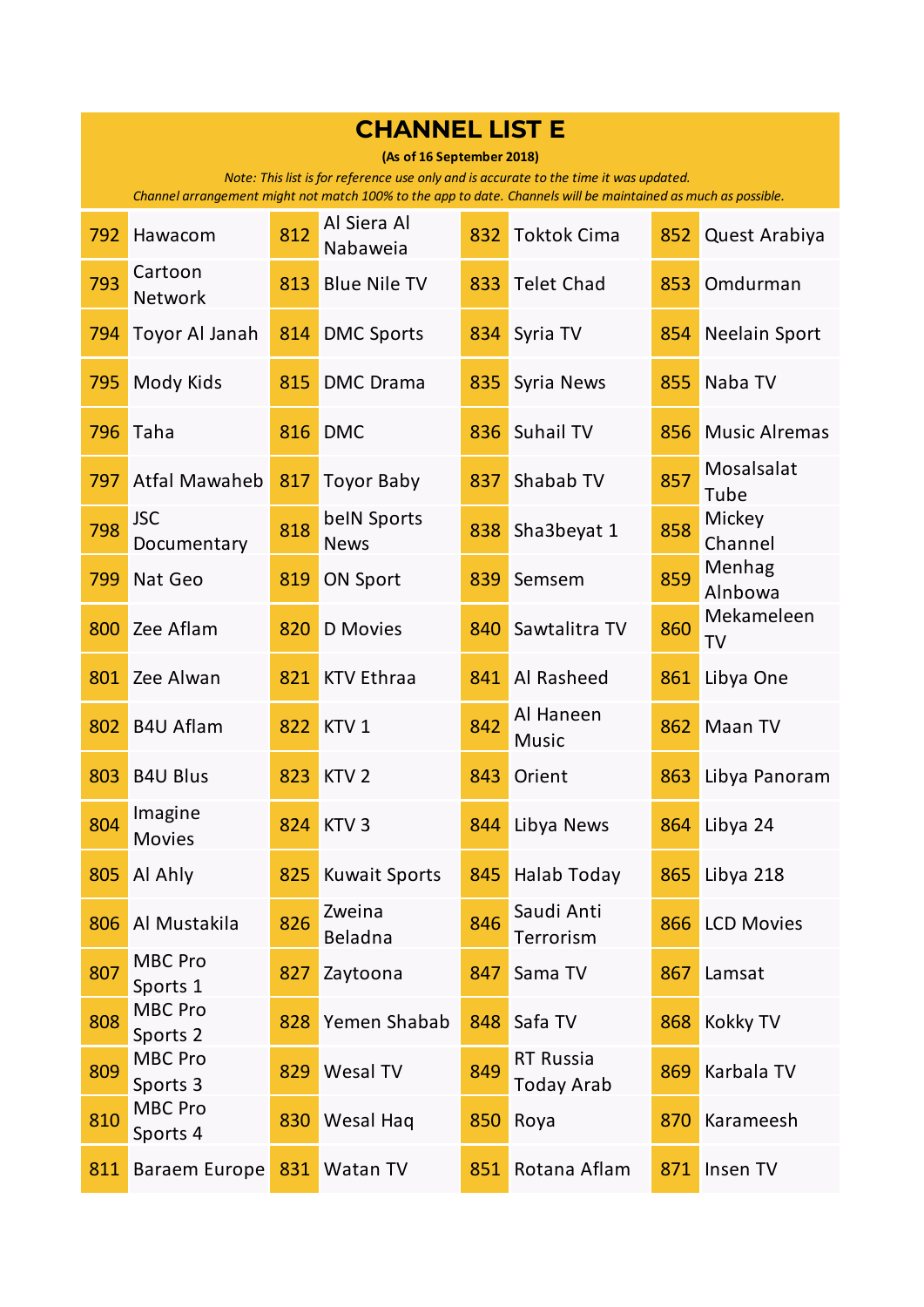| <b>CHANNEL LIST E</b>                                                                                                                                                                                                               |                         |     |                   |     |                            |     |                          |  |  |
|-------------------------------------------------------------------------------------------------------------------------------------------------------------------------------------------------------------------------------------|-------------------------|-----|-------------------|-----|----------------------------|-----|--------------------------|--|--|
| (As of 16 September 2018)<br>Note: This list is for reference use only and is accurate to the time it was updated.<br>Channel arrangement might not match 100% to the app to date. Channels will be maintained as much as possible. |                         |     |                   |     |                            |     |                          |  |  |
| 872                                                                                                                                                                                                                                 | Houna<br><b>Baghdad</b> | 892 | <b>Bahrain TV</b> | 912 | Algeria 5                  | 932 | Al Anbar                 |  |  |
| 873                                                                                                                                                                                                                                 | Heya TV                 | 893 | Azhari            | 913 | Al Walaa TV                | 933 | Ajyal TV                 |  |  |
| 874                                                                                                                                                                                                                                 | Hareem<br>Elsultan      | 894 | Attessia TV       | 914 | Alerth Alnbawi             | 934 | Ajman TV                 |  |  |
| 875                                                                                                                                                                                                                                 | Al Kawthar              | 895 | Aqila TV          | 915 | Aldiyar                    | 935 | Ahel Alguran             |  |  |
| 876                                                                                                                                                                                                                                 | <b>ESTV</b>             | 896 | Anwar 2           | 916 | Al Turkmenia<br><b>TV</b>  | 936 | Aghani TV                |  |  |
| 877                                                                                                                                                                                                                                 | <b>Elbilad TV</b>       | 897 | <b>ANB</b>        | 917 | Al Sharqiya<br><b>News</b> | 937 | Africa TV 1              |  |  |
| 878                                                                                                                                                                                                                                 | El Djazairia            | 898 | Amhara TV         | 918 | Al Shareyyah<br>Channel    | 938 | Africa TV 2              |  |  |
| 879                                                                                                                                                                                                                                 | Echorouk<br>Benna       | 899 | Altaghier 2       | 919 | Al Saeeda                  | 939 | Africa TV 3              |  |  |
| 880                                                                                                                                                                                                                                 | <b>Dzaier News</b>      | 900 | Alsirat           | 920 | Al Rayyan 2                | 940 | Africa TV 4              |  |  |
| 881                                                                                                                                                                                                                                 | Dijlah TV               | 901 | Alshallal         | 921 | Al Nabaa TV                | 941 | Afrah TV                 |  |  |
| 882                                                                                                                                                                                                                                 | Dewan                   | 902 | Alqassim          | 922 | Al Magharibia<br>Two       | 942 | Libya Channel            |  |  |
| 883                                                                                                                                                                                                                                 | <b>CNA</b>              | 903 | Alnaeem TV        | 923 | AL Maaref TV               | 943 | Libya Alhrar             |  |  |
| 884                                                                                                                                                                                                                                 | Ci TV                   | 904 | Alnada TV         | 924 | Al Maaly                   | 944 | Jordan Sport             |  |  |
| 885                                                                                                                                                                                                                                 | Cinema Tube             | 905 | Almawsleya        | 925 | Al Itejah                  | 945 | Iraqia Sport             |  |  |
| 886                                                                                                                                                                                                                                 | Cima Tube               | 906 | Almasar           | 926 | Al Iraqia 1                | 946 | <b>Echorouk TV</b>       |  |  |
| 887                                                                                                                                                                                                                                 | Cima Ali Baba           | 907 | Almajd 3          | 927 | Al Hayat<br>Mousalsalet    | 947 | Al Thania                |  |  |
| 888                                                                                                                                                                                                                                 | <b>Beur</b>             | 908 | Alistigama        | 928 | Al Ghadeer                 | 948 | Al Bait Baitak<br>Cinema |  |  |
| 889                                                                                                                                                                                                                                 | Bedaya TV               | 909 | Aliman TV         | 929 | Al Forat TV                | 949 | Sudan Sport              |  |  |
| 890                                                                                                                                                                                                                                 | <b>BBC World</b>        | 910 | Algeria A3        | 930 | Al Basira                  | 950 | Sudania 24               |  |  |
| 891                                                                                                                                                                                                                                 | Al Falastiniah          | 911 | Algeria 4         | 931 | Al Anwar                   | 951 | Sudan Music              |  |  |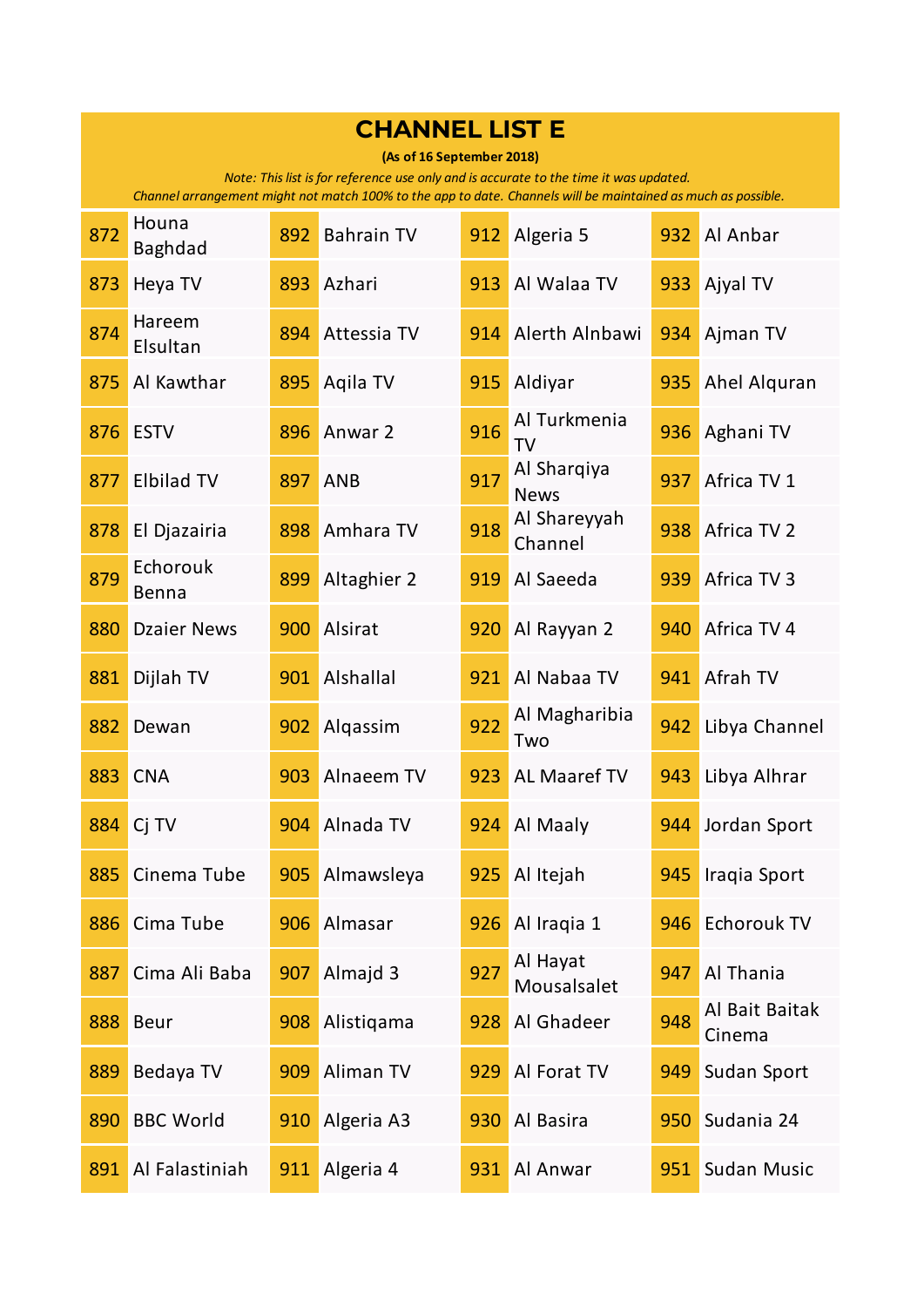| <b>CHANNEL LIST E</b><br>(As of 16 September 2018)<br>Note: This list is for reference use only and is accurate to the time it was updated.<br>Channel arrangement might not match 100% to the app to date. Channels will be maintained as much as possible. |                       |  |  |  |  |  |  |
|--------------------------------------------------------------------------------------------------------------------------------------------------------------------------------------------------------------------------------------------------------------|-----------------------|--|--|--|--|--|--|
| 952                                                                                                                                                                                                                                                          | <b>Al Hilal</b>       |  |  |  |  |  |  |
| 953                                                                                                                                                                                                                                                          | Sudan Drama           |  |  |  |  |  |  |
| 954                                                                                                                                                                                                                                                          | Al Ghad Al<br>Mushreq |  |  |  |  |  |  |
| 955                                                                                                                                                                                                                                                          | Mara 7 TV             |  |  |  |  |  |  |
| 956                                                                                                                                                                                                                                                          | Publi Tools TV        |  |  |  |  |  |  |
| 957                                                                                                                                                                                                                                                          | Aghapy                |  |  |  |  |  |  |
| 958                                                                                                                                                                                                                                                          | Al Fady               |  |  |  |  |  |  |
| 959                                                                                                                                                                                                                                                          | Oman TV<br>Culture    |  |  |  |  |  |  |
| 960                                                                                                                                                                                                                                                          | Oman TV<br>General    |  |  |  |  |  |  |
| 961                                                                                                                                                                                                                                                          | Oman TV Sport         |  |  |  |  |  |  |
| 962                                                                                                                                                                                                                                                          | Scare TV              |  |  |  |  |  |  |
|                                                                                                                                                                                                                                                              |                       |  |  |  |  |  |  |
|                                                                                                                                                                                                                                                              |                       |  |  |  |  |  |  |
|                                                                                                                                                                                                                                                              |                       |  |  |  |  |  |  |
|                                                                                                                                                                                                                                                              |                       |  |  |  |  |  |  |
|                                                                                                                                                                                                                                                              |                       |  |  |  |  |  |  |
|                                                                                                                                                                                                                                                              |                       |  |  |  |  |  |  |
|                                                                                                                                                                                                                                                              |                       |  |  |  |  |  |  |
|                                                                                                                                                                                                                                                              |                       |  |  |  |  |  |  |
|                                                                                                                                                                                                                                                              |                       |  |  |  |  |  |  |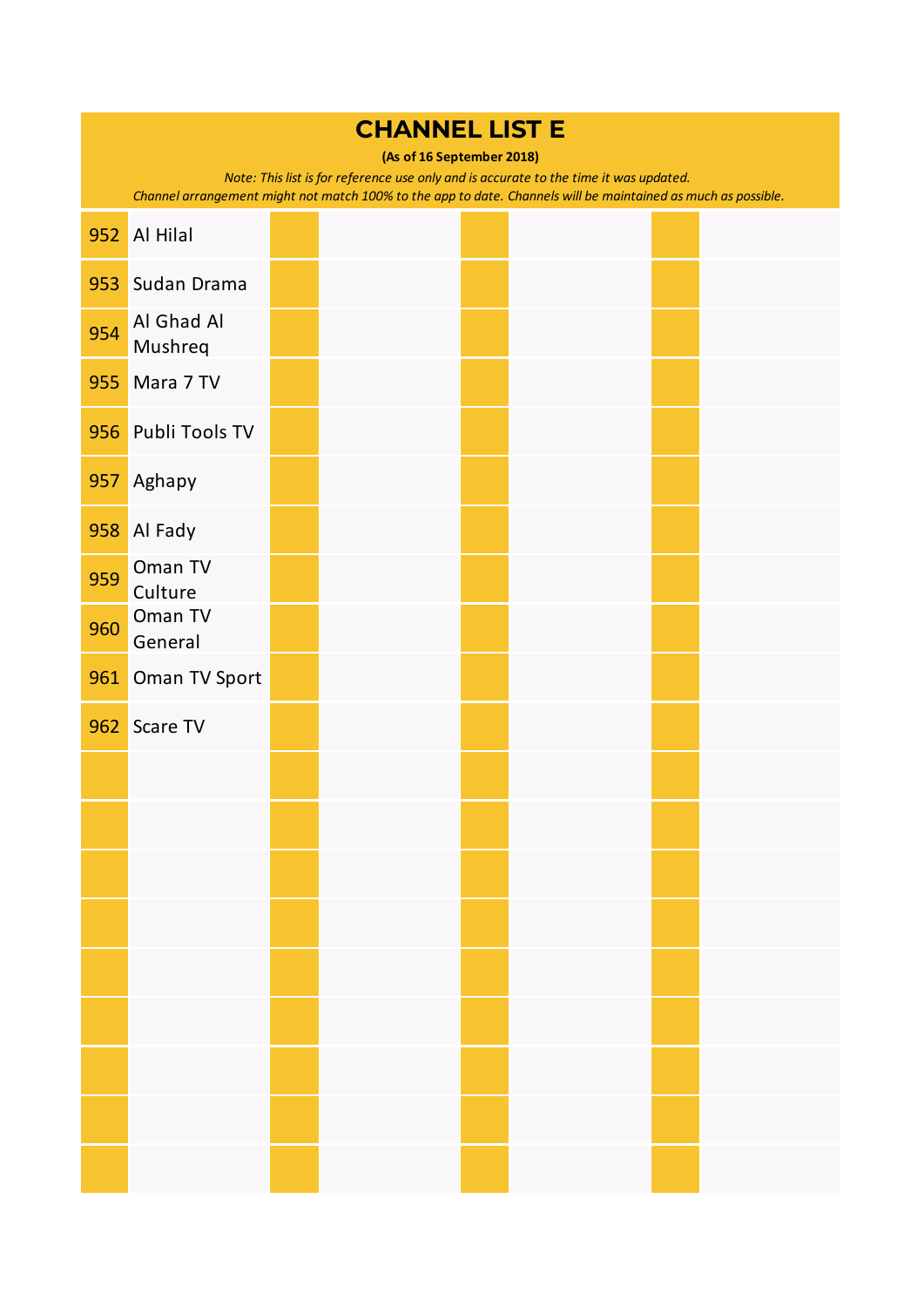**(As of 16 September 2018)**

*Note: This list is for reference use only and is accurate to the time it was updated.* 

|        | <b>Balkan</b>      |                |                  |                 |                        |  |  |  |  |
|--------|--------------------|----------------|------------------|-----------------|------------------------|--|--|--|--|
|        | 963 Arena 1        |                | 983 Pink Film    |                 | <b>1003 HRT1</b>       |  |  |  |  |
|        | <b>964</b> Arena 2 |                | 984 Pink Folk    |                 | <b>1004 HRT2</b>       |  |  |  |  |
| 965    | Arena 3            |                | 985 Pink Horror  |                 | <b>1005 HRT3</b>       |  |  |  |  |
|        | <b>966</b> Arena 4 |                | 986 Pink Movies  |                 | <b>1006 RTL HR</b>     |  |  |  |  |
|        | <b>967</b> Arena 5 |                | 987 Pink Music   |                 | 1007 RTL 2             |  |  |  |  |
| 968 SK |                    |                | 988 Pink Premium |                 | 1008 Nova HR           |  |  |  |  |
|        | 969 SK 1           |                | 989 Pink Reality |                 | 1009 FYROM             |  |  |  |  |
|        | 970 SK 2           |                | 990 RTS 1        | <b>1010 HBO</b> |                        |  |  |  |  |
|        | 971 SK 3           |                | 991 RTS 2        |                 | 1011 HBO 2             |  |  |  |  |
|        | 972 FOX Crime      | 992 B92        |                  | 1012            | CineStar<br>Premiere 1 |  |  |  |  |
| 973    | <b>FOX Life</b>    |                | 993 Studio B     | 1013            | CineStar<br>Premiere 2 |  |  |  |  |
|        | <b>974 FOX</b>     |                | <b>994 BHT</b>   |                 | <b>1014 TV SA</b>      |  |  |  |  |
|        | 975 Prva TV        | <b>995 FTV</b> |                  |                 |                        |  |  |  |  |
| 976    | Prva Plus          |                | <b>996 OBN</b>   |                 |                        |  |  |  |  |
| 977    | Grand              | 997            | TV <sub>1</sub>  |                 |                        |  |  |  |  |
| 978    | Pink               | 998            | Face TV          |                 |                        |  |  |  |  |
| 979    | Pink 2             | 999            | Al Jazeera       |                 |                        |  |  |  |  |
| 980    | <b>Pink Action</b> |                | 1000 Hayat Music |                 |                        |  |  |  |  |
| 981    | Pink BH            |                | 1001 Hayat TV    |                 |                        |  |  |  |  |
| 982    | Pink Family        |                | 1002 Hayatovci   |                 |                        |  |  |  |  |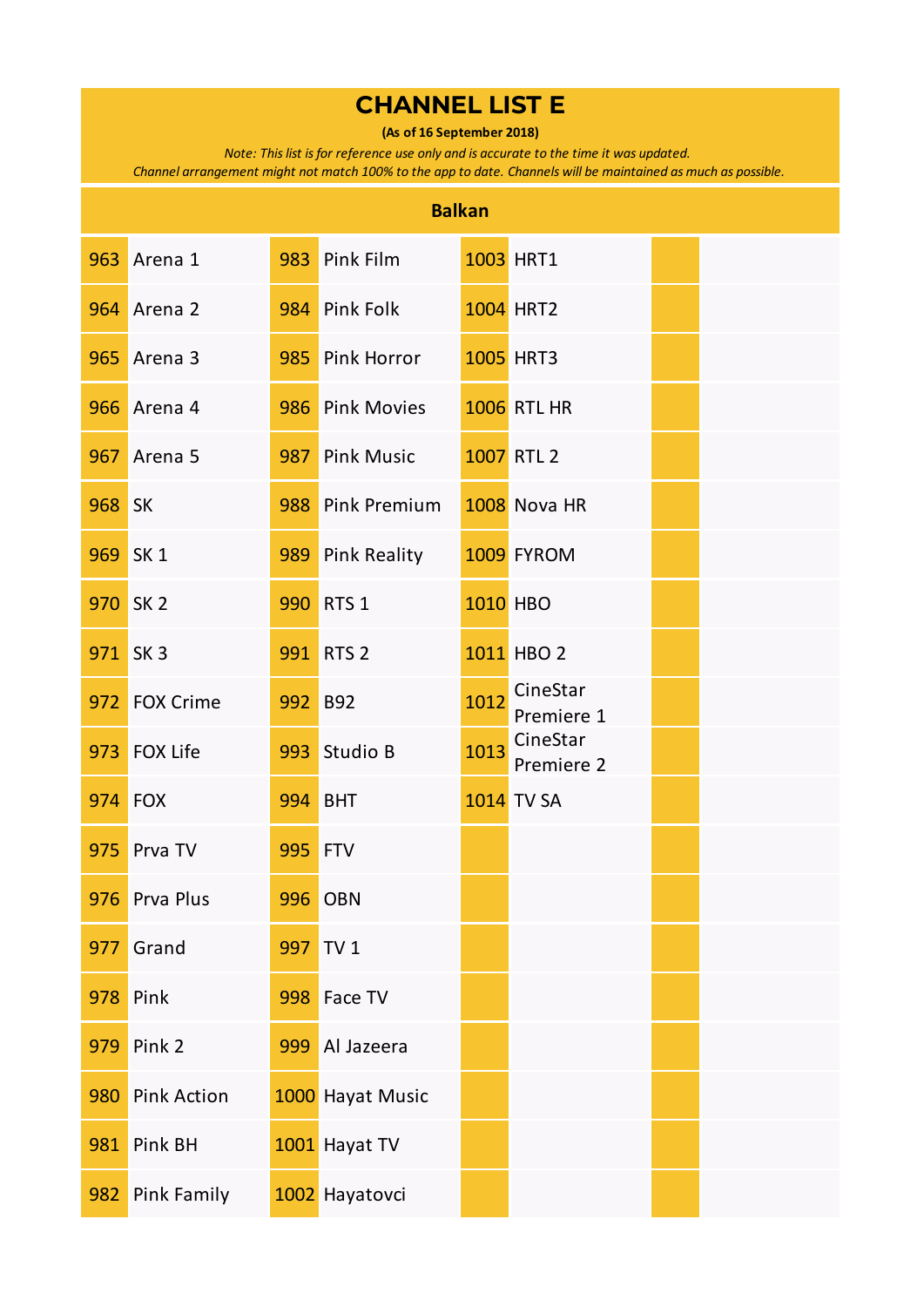**(As of 16 September 2018)**

*Note: This list is for reference use only and is accurate to the time it was updated.* 

| <b>Cyprus</b> | <b>FYROM</b>                |  |
|---------------|-----------------------------|--|
| 1015 ANT 1    | 1021 TV Telma               |  |
| 1016 Mega     | 1022 TV Sonce               |  |
| 1017 Sigma    | 1023 TV Nova                |  |
| 1018 Rik 1    | 1024 Sitel 3                |  |
| 1019 Rik 2    | 1025 Sitel                  |  |
| 1020 Alpha    | 1026 Shutel TV              |  |
|               | 1027 MRT 1                  |  |
|               | 1028 MRT 2                  |  |
|               | 1029 Kanal 5                |  |
|               | 1030 Kanal 5+               |  |
|               | 1031 Alfa TV                |  |
|               | 1032 24 Vesti               |  |
|               | 1033 STV Folk               |  |
|               | <b>1034 MKTV 3</b>          |  |
|               | 1035 Nasha TV               |  |
|               | 1036 Tema TV                |  |
|               | Sobraniski<br>1037<br>Kanal |  |
|               | 1038 Tera Bitola            |  |
|               | 1039 Intv Avstralija        |  |
|               |                             |  |